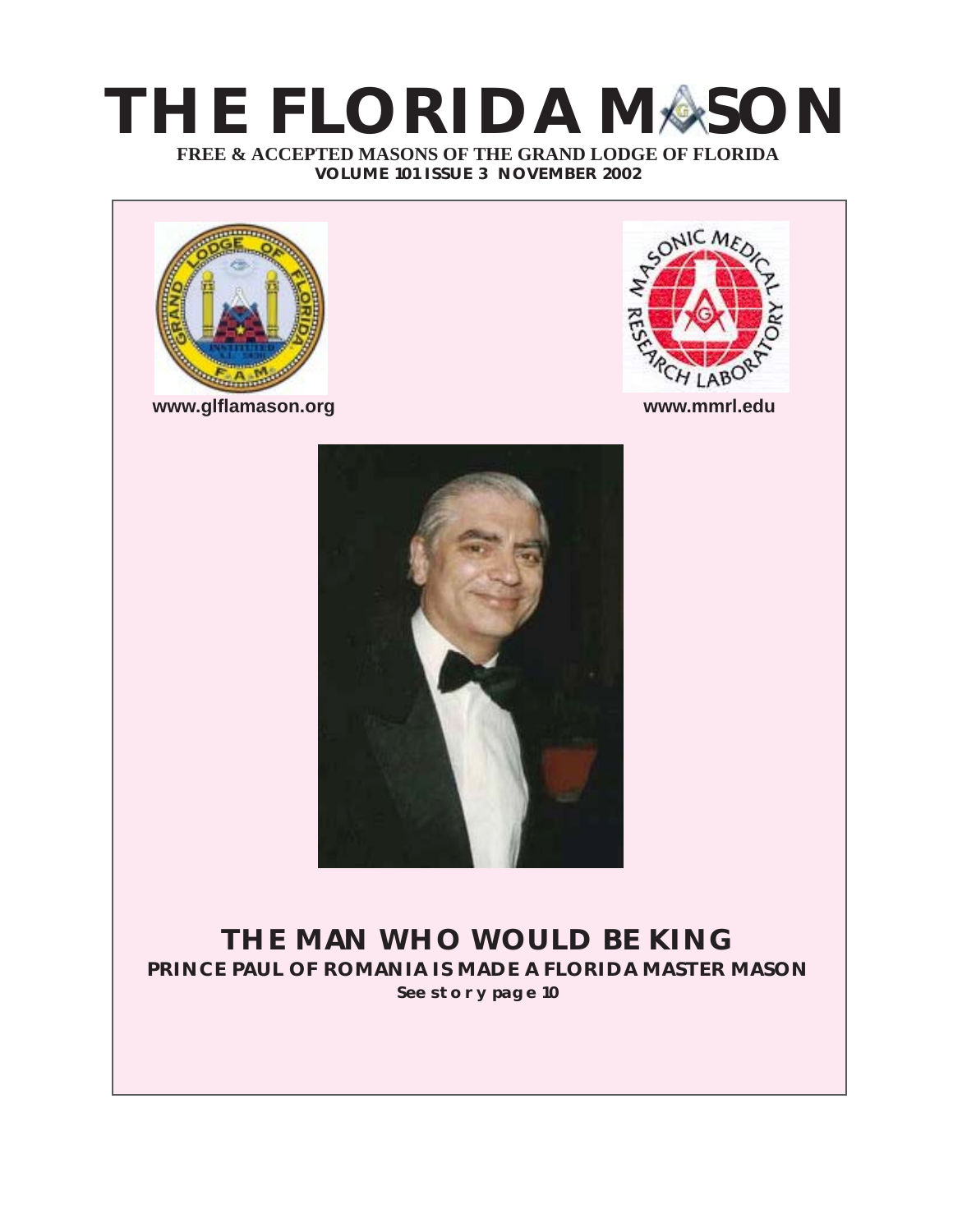## **THE FLORIDA MASON VOLUME 101 ISSUE 3**

### **NOVEMBER 2002**

#### **EDITOR**

Tim Bryce P.O. Box 1637, Palm Harbor, FL 34682-1637 Tel: 727/786-4567 Fax: 727/786-4765 E-Mail: timb001@attglobal.net

#### **ADVERTISING**

W*:.* Louis Marchetti, PM 9397 Midnight Pass Road, Unit #202 Sarasota, FL 34242 Tel: 941/349-3318 E-Mail: louestakey@aol.com

#### **BUSINESS MANAGER**

State Chairman, Public Relations & Publicity R*:.*W*:.* David Paul Royals, PDDGM 1746 Scott Road, Westville, FL 32464 Tel: 850/956-4324 E-Mail: paulroyals@yahoo.com

#### **PUBLISHER**

The Most Worshipful Grand Lodge of Free and Accepted Masons of Florida **Located at:** 220 Ocean Street, Jacksonville, FL 32202 **Mailing Address:** P.O. Box 1020, Jacksonville, FL 32201-1020 Tel: 800/375-2339 WWW: http://www.glflamason.org/

#### **Grand Lodge Elected Officers for 2002-2003**

Grand Master - M*:.*W*:.* James A. Durham, Jr. Deputy GM - R*:.*W*:.* John R. Givens, PDDGM SGW - R*:.*W*:.* C. Edward Gonzalez, PDDGM JGW - R*:.*W*:.* Elmer Coffman, PDDGM Grand Treasurer - M*:.*W*:.* J. Roy Crowther Grand Sec.- M*:.*W*:.* Roy Connor Sheppard, PGM

#### **GRAND MASTER'S CHARITY**

 Masonic Medical Research Laboratory 2150 Bleecker Street, Utica, NY 13501-1787 Tel: 315/735-2217 Tel: 888/888-6675 Fax: 315/735-5648 E-Mail: kamp@mmrl.edu WWW: http://www.mmrl.edu/

## **GRAND MASTER'S THEME**

*"Excellence Through Knowledge"*

# **IN THIS ISSUE**

| Editor's Message - Fund Raisers                                                     | 3  |
|-------------------------------------------------------------------------------------|----|
| <b>Grand Master's Comments</b><br>- M.W. James A. Durham                            | 4  |
| Corporate Board Actions/Perpetual Membership<br><b>Returns to Particular Lodges</b> | 6  |
| Souvenir Convention Program                                                         | 6  |
| Down the Road (Calendar of Events)                                                  | 9  |
| <b>NEWS FROM AROUND THE STATE</b>                                                   | 10 |
| The Man Who Would be King (Cover)<br>Prince Paul of Romania                         | 10 |
| Amelia Lodge Holds George W. Call Civil War-era<br>Degree                           | 11 |
| SunCoast Golf Tourny Generates Money for Charity                                    | 12 |
| Sunday Dinners at Leesburg Lodge                                                    | 13 |
| Mid-Florida Lakes High Twelve Club, Leesburg                                        | 13 |
| Martha Mohn of Seminole Receives Memorial<br>Certificate - Gulf Beach Lodge         | 14 |
| <b>Starke Shrine Club</b>                                                           | 14 |
| Grand Master Visits 18th Masonic District                                           | 16 |
| Brandon Past Master Knocks Down a Marlin                                            | 16 |
| Alpha Lodge No. 172 Sponsors Piano Competition                                      | 17 |
| District 20 Raises 25 Masons in One Week                                            | 18 |
| Harbor City Holds Table Lodge w/MW Durham                                           | 18 |
| Deputy Grand Master Lectures Fellowcraft                                            | 19 |
| Rusty Mason VIII Another Success!                                                   | 19 |
|                                                                                     |    |

*(more)*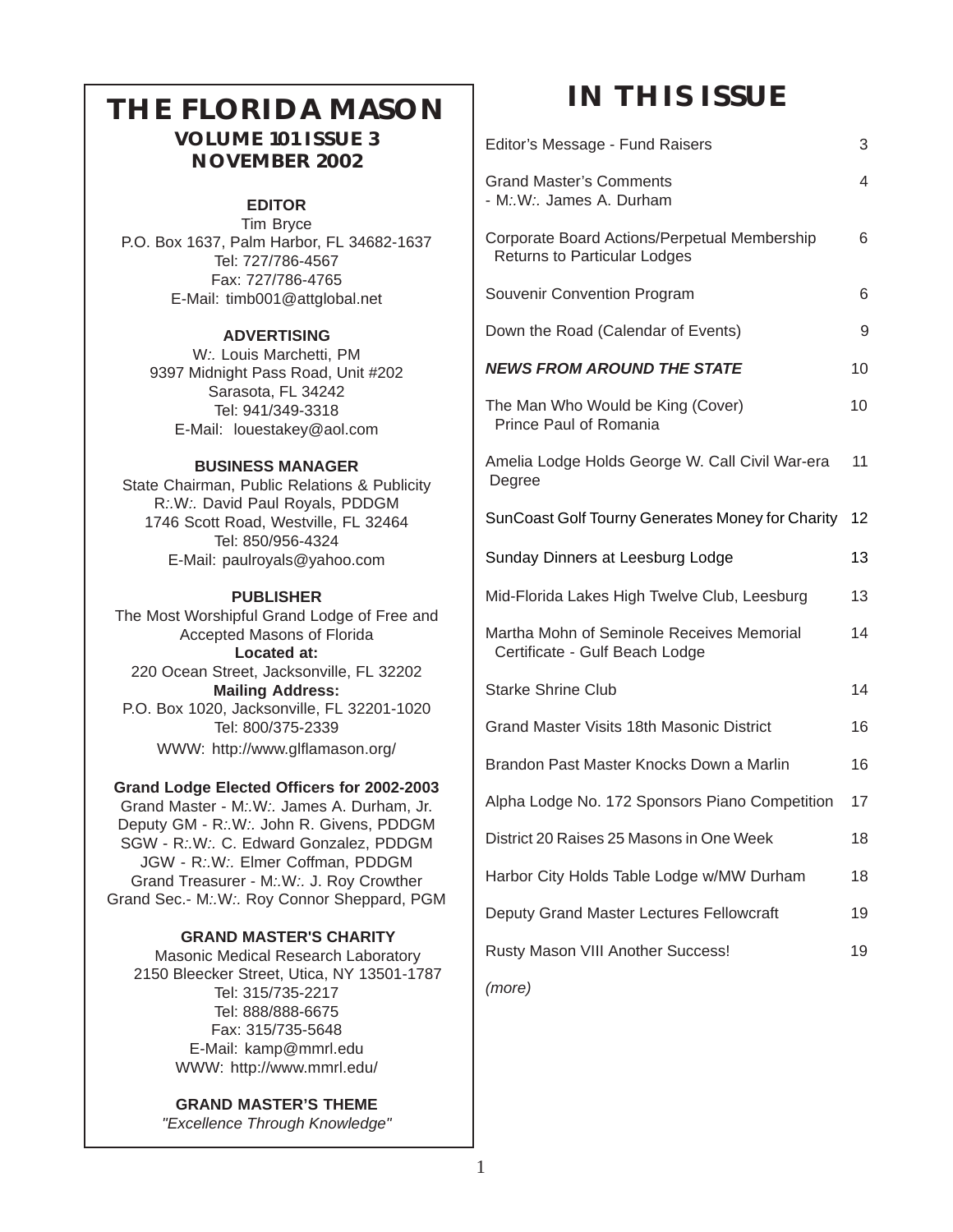#### *MASONIC EDUCATION, OPINIONS & POETRY*

| Back to Basics - RWJoseph F. Basler, PDDGM                               | 20 |
|--------------------------------------------------------------------------|----|
| What Happens when you stop paying your dues?<br>- W:. J. Bruce Moore, PM | 21 |
| "The Old Masters Wages" - Neil Neddermeyer                               | 21 |
| Argument for Quick-Time Degrees - Jerry Lume                             | 22 |
| "Traveling Man" - Wayne Thigpen                                          | 22 |
| BIAS - By-Us - Richard A. Wolfe                                          | 23 |
| "The Mother Lodge" - Rudyard Kipling                                     | 24 |
| And Finally LIFE Magazine (1956)                                         | 25 |
|                                                                          |    |

FAMILY TILL

*MASONIC FLOAT*

The Masonic Float is a float which has been used in both large and small parades throughout Florida. It promotes all branches of the Masonic Family and seats approximately 30 people. The float can be made available for your next parade simply by contacting the coordinator below.

> Float Coordinator W*:.* Steven A. Sagal, PM, DI 954/553-6222 stevesagal@aol.com

*THE FLORIDA MASON* is the official magazine of the Most Worshipful Grand Lodge of Free & Accepted Masons of the State of Florida. It is published bi-monthly and made freely available to Masons and friends of the fraternity.

Opinions expressed by individual contributors are their own and do not necessarily reflect official position of the Grand Lodge of Florida unless so stated.

*THE FLORIDA MASON* encourages submission of articles and pictures, but the editor reserves the right to edit or reject any article for any reason, and to use only as needs and policies dictate and space permits. Articles and pictures should be sent to the Editor.

Articles can be submitted through *THE FLORIDA MASON's* web site; also, copies of the publication can be downloaded from there as well:

#### **http://www.phmainstreet.com/flmason/**

Permission to reprint original articles in *THE FLORIDA MASON* is ganted to all recognized Masonic publications providing credit is given the author and *THE FLORIDA MASON*. Copyright © 2002 by the Most Worshipful Grand Lodge of Free & Accepted Masons of Florida (also known as the "Grand Lodge of Florida"). All rights reserved.

#### **ADVERTISING RATES**

The following rate card is based on an annual run of 6 issues per year.

| 1/20 page (25/32" X 3+3/4")                        | \$135.00   |
|----------------------------------------------------|------------|
| Business card size (2" X 3+3/4")                   | \$225.00   |
| 1/4 page (horizontal) (2+5/16" X 7+5/8") \$ 375.00 |            |
| 1/4 page (vertical) $(4+5/8" X 3+3/4")$            | \$375.00   |
| 1/3 page (3" X 7+5/8")                             | \$450.00   |
| 1/2 page $(4+3/4" X 7+5/8")$                       | \$675.00   |
| FULL PAGE (9+1/2# X 7+5/8")                        | \$1,125.00 |
| CLASSIFIED (50 words or less)                      | \$ 20.00   |

CLASSIFIEDS: A lodge may like to post their location and meeting times so that visiting Brothers will know when and where the lodge will meet. These classified ads would be inexpensive and would have statewide coverage. Even District Deputy Grand Masters might list their official visits so all members could make plans to attend. The list of possibilities for classified advertising is endless.

#### **Call W***:.* **Bro. Louis Marchetti to place an order: 941/349-3318**

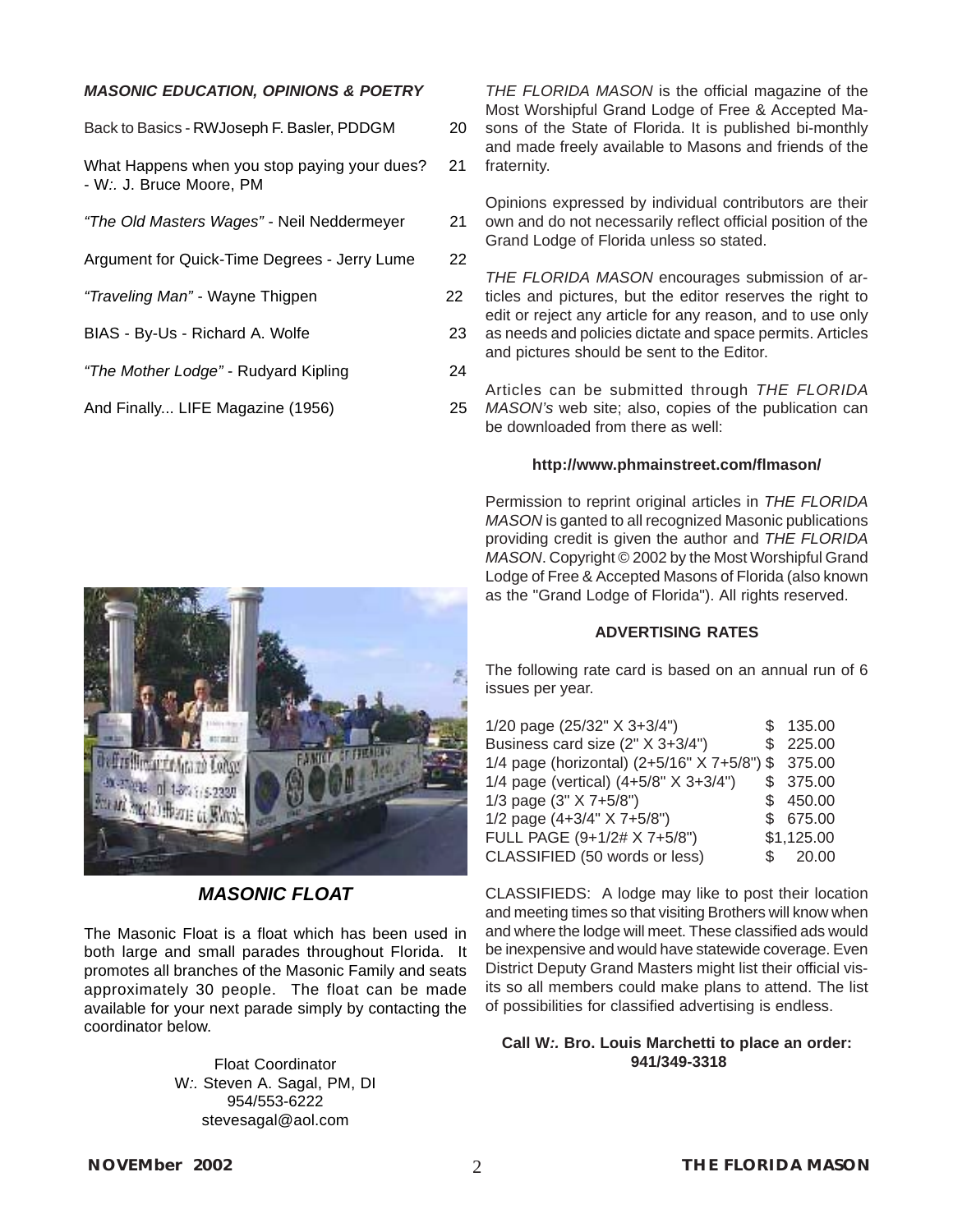# **EDITOR'S MESSAGE**

#### *FUND RAISERS*

Recently, the SunCoast Masters & Wardens Association (representing Districts 20 & 21) held a golf tournament which generated funds for the Masonic Home and the Association's Scholarship Fund (see story on page 12). In addition to generating money for charity, the group enjoyed some good old fashioned Brotherhood. Although the tournament director is to be commended for his organization and footwork, he received considerable help from the golf course hosting the event.

In prior years, the Association's principal fund raising event had been a fish fry at the Masonic Home requiring a tremendous amount of effort on the part of the coordinator and local Brethren. Despite this well intended effort, the fish fry generated little in terms of funds.

The contrast in terms of the golf tournament and the fish fry is substantial and denotes how the times are changing. The staple of Masonic fund raisers of the past primarily consisted of pancake breakfasts, fish fries, and spaghetti dinners. These types of events are typically labor intensive, generate little interest from younger and middle aged people and, consequently, produce little in terms of funds. Instead, new types of events aimed at a younger generation are being devised with much success, such as golf tournaments, trap shoot competitions, fishing trips, car shows, health fairs, cigar smokers, father/son camp trips, shrimp boils, dance socials involving the wives, outdoor MM degrees with a theme (e.g., Ft. Clinch), etc. The emphasis now is:

- Focused on a new generation of Masons; more affluent and interested in the good life. Lodges are recognizing that it is vital to stay in step with the changing interests of the Craft.
- Creating "win-win" situations (promote both Brotherhood and Charity).
- Making it fun, not boring and routine, thereby motivating the Craft to participate.
- KISS (Keep Is Simple Stupid) minimize the amount of effort,maximize the return.

These new fund raising events are to be applauded for their innovation and keeping in step with the times. I'm reminded of the old expression:

*"If you have tried something and failed, you are vastly better off than if you had tried nothing and succeeded."* - Anonymous

*Keep the faith!*

**Tim Bryce timb001@attglobal.net** *Editor*



P.S. Don't forget to add me to your *Trestleboard* mailing list:

Tim Bryce Editor, *THE FLORIDA MASON* c/o M. Bryce & Associates (MBA) P.O. Box 1637 Palm Harbor, FL 34682-1637

#### *Your ad would look great here!*

Contact Louis Marchetti to place an order: Tel: 941/349-3318 E-Mail: louestakey@aol.com

Advertising rates are posted on the inside cover of this publication.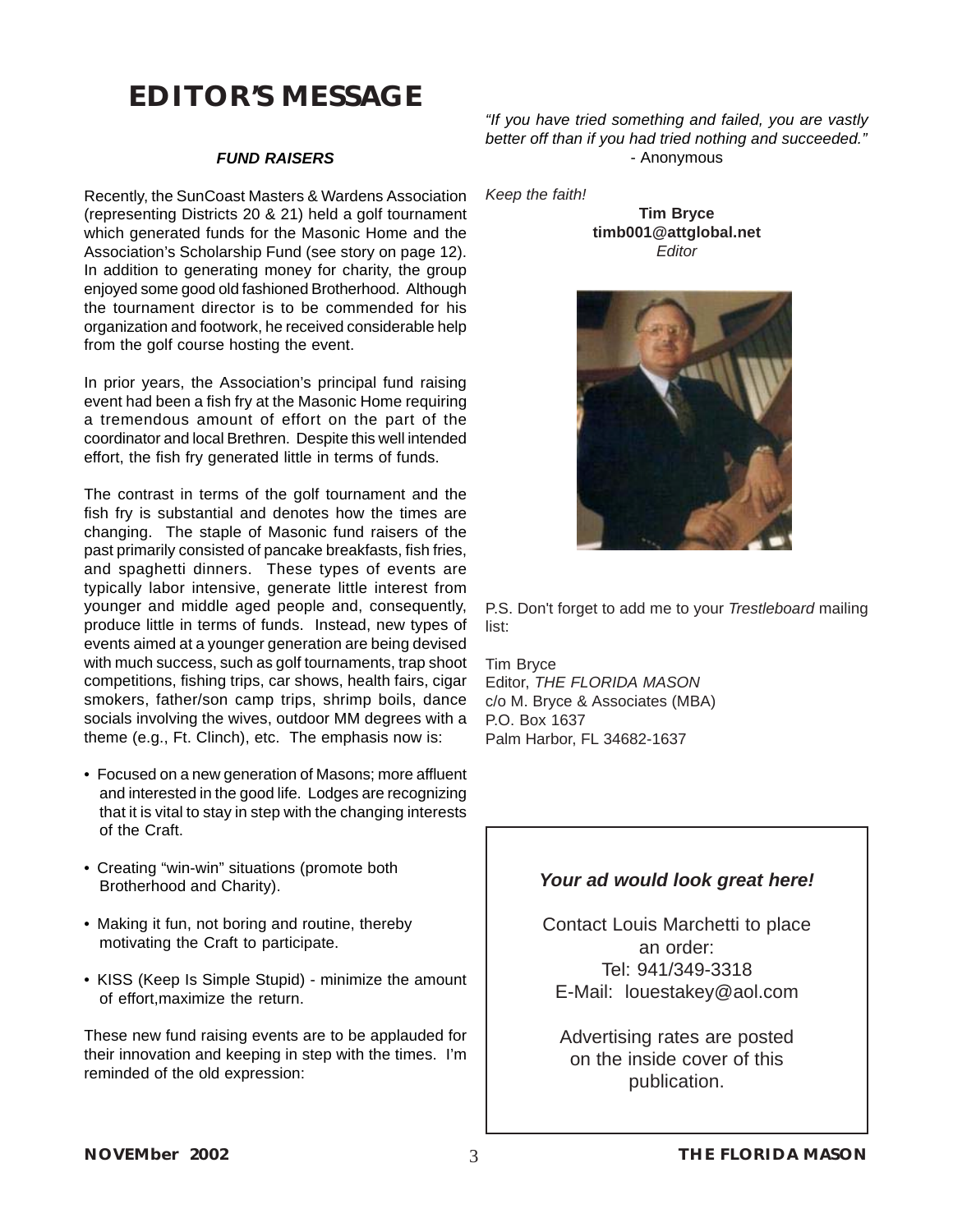

#### *GRAND MASTER'S COMMENTS* **M***:.***W***:.* **James A. Durham, Jr. Grand Master of Masons in Florida**

As we approach the holiday season of the year 2002, I am reminded of the many things for which I am extremely thankful, not the least of which is my citizenship in the greatest country on Earth. Every citizen of the United States of America, together with every visitor to this great nation can thank our creator, the Great Architect of the Universe, for the opportunities that we have in this day and age.

We are also reminded of how we came by these privileges of citizenship, free speech, a right to protest, to join fraternal organizations or to do just about as we please whenever the mood strikes us, provided we do not step on the toes of our neighbors. Our founding fathers had been through great struggles in their lives and worked diligently and laboriously to create a framework which drives the legal and social systems in our society today.

When one feels depressed and perhaps a little out of sorts, it takes only a look around to appreciate the many joys of living in the United States of America. There are many shortcomings, that is true, but on the whole, the positives far outweigh the very few negatives we might identify.

Many television programs today border on the immoral - no, many of them are pure and simple immoral at its best. On the other hand, television offers many excellent forms of entertainment right in our own living room. We have only to select the "right" ones for us.

As members of the greatest fraternal organization every known to man - Freemasonry - our opportunities for

friendship and associations the world over are practically endless. Where else and under what circumstances can you go to a different community on almost any day of the week, month or year and meet with those who know you as a personal friend and brother? We are thankful for the protection that our wives, mothers, sisters and daughters are afforded — protection that extends throughout the world wherever Masonry exists.

We are forever extending the hand of friendship and assistance to those in need. I am reminded of two recent incidents where one of our own needed help and was cared for by a Brother. The following is an e-mail that came from a Florida Past Master regarding a very trying time that turned out well:

*"I am a motorcycle enthusiast. Recently upon returning home from a motorcycle event in Daytona, my wife and I found ourselves stranded, late at night on a desolate road. For about an hour or better dozens of vehicles passed without anyone offering assistance. I was reluctant to wave most of them over because of the risk of the wrong one stopping. As vehicles approached the headlights prevented us from determining what it was or the appearance of who was operating it.*

*Finally, someone slowed enough for me to tell it was a late model SUV and I took a chance and waved for them to stop. The sole occupant was a mature white male dressed in a shirt and tie. He asked if I needed help and I told him we were stranded and needed to call for assistance. He offered his cell phone but it was useless in that we were in a dead cell service area. He offered to transport one or both of us to assistance. Not wanting to separate from my wife or leave my late model touring BMW unattended, we declined his offer but asked him to try his phone later where there might be service. He refused my offer to cover the expense of the calls but he did continue to call, no less than six times, as he continued his travels, to Ocala to my good friends and motorcycle companions who had a rescue trailer and who did, in fact, shortly rescue us. In addition, our good Samaritan returned to us, traveling a great distance, to let us know he had been able to contact our Ocala friends.*

*After our good Samaritan left us the first time my wife informed me he was wearing Masonic jewelry, something I had not noticed. When he returned we introduced ourselves, and discussed our Masonic affiliations. . .*

*The grand Masonic lesson of charity has hereby, once again, been reemphasized."*

*(continued on page 5)*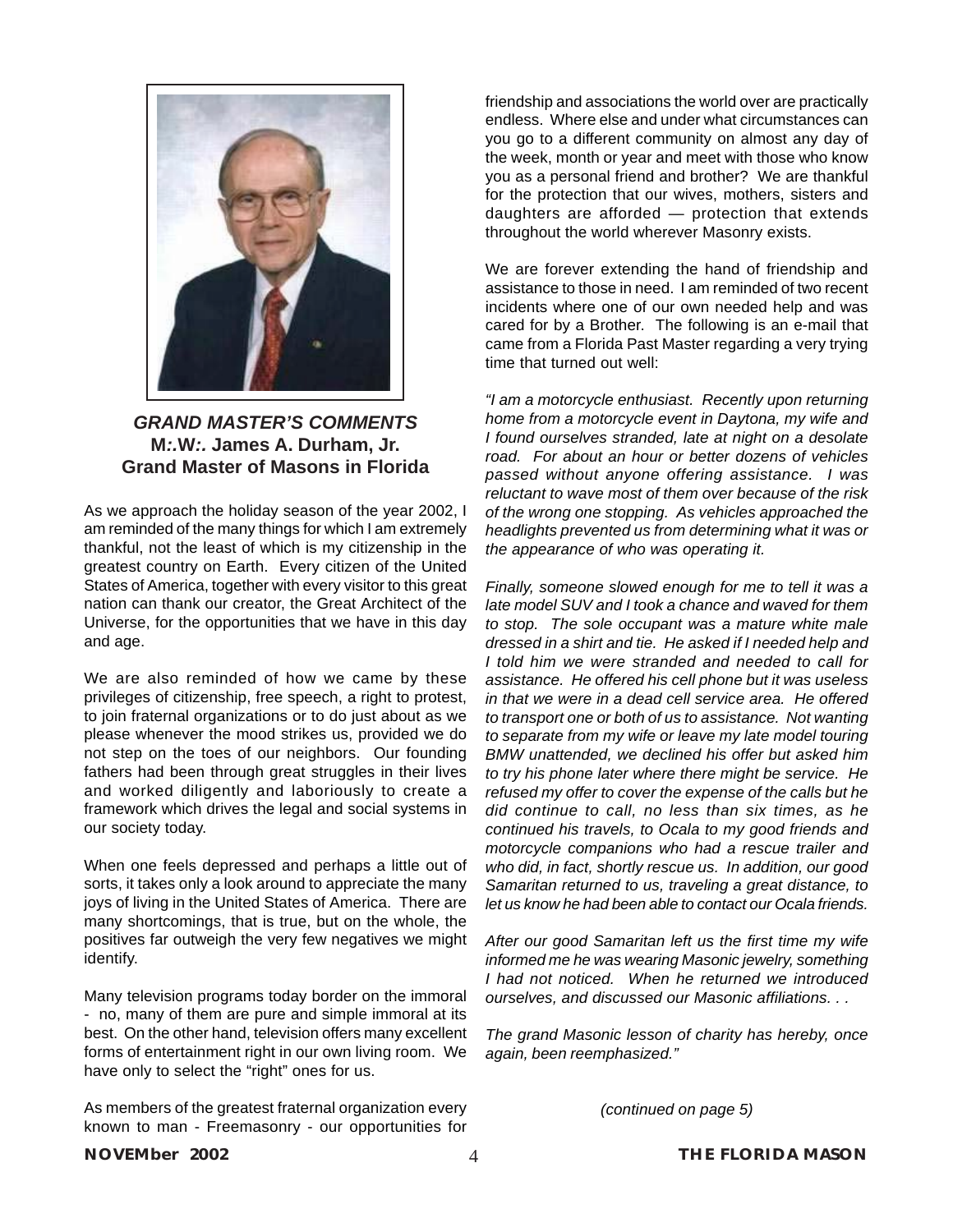#### *GRAND MASTER'S COMMENTS*

*(continued from page 4)*

The Brother who stopped to assist that past master of a Florida Masonic Lodge was one of our current District Deputy Grand Masters. He took a chance in stopping, and I am sure he was cautious. Nevertheless, one of our Brothers rendered assistance to a needy man and his wife, a Masonic couple on a motorcycle.

Another incident occurred on a recent trip across Alligator-Alley, which is Interstate 75 running from Miami to Naples. One of our appointed Grand Lodge officers lost the serpentine belt on his late model Buick, leaving him stranded many miles from civilization — no civilization other than the many hundreds of automobiles passing without stopping to assist.

This Brother called the emergency assistance telephone listed along this desolate stretch of Alligator Ally, and after over an hour it appeared there would be no help from the Road Ranger Service. Finally, he located the telephone number of the Secretary of a Lodge in Naples, some thirty miles away. That call was referred very quickly to a past master who is in the vehicle towing business.

Again, a Brother Mason was assisted and helped out of a rather difficult situation through the aid of several individuals with Masonic values and the inclination to fulfill that part of their commitment to help, aid and assist.

My Brothers, it is indeed a pleasure to be in the position to serve this wonderful body of great men and Masons. There is much good work being accomplished throughout our Grand Jurisdiction. We provide video taping for young children as well as for the elderly who may be prone to wander from home — just ask a Child ID representative about this service.

Our charities include the Masonic Medical Research Laboratory where many great things in the health field are being accomplished. We also support the Masonic Home of Florida and the many residents who have elected to spend their remaining years in the loving hands of Masonic residential care. Our work at the Masonic Home also includes the First Lady's project to replace some of the public use furniture that will be more usable by the residents. This project is proceeding quite well.

As we move into the second half of the 2002-2003 Grand Lodge Year, the Fraternal Administrative Endowment Program, i.e., FA-100, will be working to develop a Commemorative Grand Lodge Booklet that will be distributed at our annual Grand Lodge Communication in May 2003. These efforts will benefit the Endowment

Program which helps to make our annual Grand Lodge budget. There will be opportunities for Lodges, Districts, appendant orders, and individual Brothers to purchase ads at reasonable costs. The District Chairmen for FA-100 and the District Deputy Grand Masters have the details on this project.

Lodges all across the state are requesting dispensation for conducting one-day or short-of-time degree programs. At this writing, we have approved 63 such requests with a large number of candidates. Many Brothers who were adamantly opposed to the short-of-time program have participated and contributed to making these successful and meaningful experiences for the candidates. After all, the quality of individual candidates is no less than for those who are initiated in the usual manner - in fact, as everyone is aware, the candidates this year are actually receiving almost everything they would in the traditional format. And, for the most part, they are receiving the degrees in their own Lodge.

Thank you, again, Brethren and friends of Freemasonry in the great state of Florida for the many successes that we are experiencing.

With Fraternal love to all,

James A. Durham Grand Master

**FM**



**www.mmrl.edu**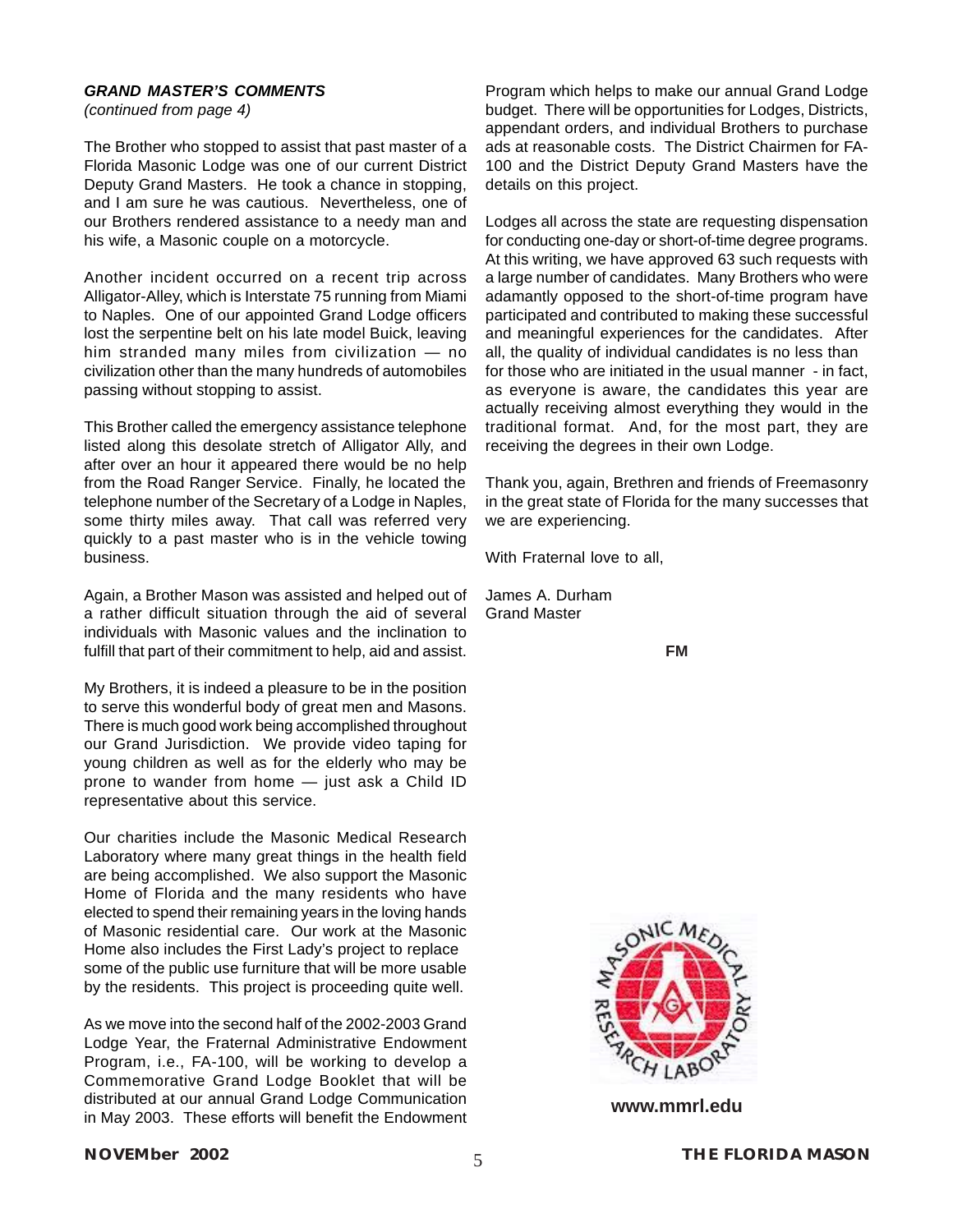#### *CORPORATE BOARD ACTIONS/ PERPETUAL MEMBERSHIP RETURNS TO PARTICULAR LODGES*

TO: Worshipful Masters and Brethren DATE: September 30, 2002

The Corporate Board has discussed at length the issues relative to the annual return to Particular Lodges from the Perpetual Membership fund in January 2003. The Corporate Board at its meeting on September 21, voted to pay five percent (5%) of current value of the fund as specified in the Digest of Masonic Law paragraph 26.05.1(g), with the understanding that such payments will be coming from the perpetual membership fund.

A survey was made of the members of the Jurisprudence Committee regarding this issue, and their overwhelming recommendation, despite the downturn in overall investments, was to make the 5% payment as specified in the Digest even if some base dollars would have to be used. Therefore, as noted above, the return will be five percent (5%) of fair market value as of the end of December 2002.

Sincerely and fraternally, James A. Durham Grand Master jdurham653@aol.com

**FM**

#### *SOUVENIR CONVENTION PROGRAM*

5 June 2002

To All Brothers:

My Brothers, Grand Lodge will be producing a Souvenir Convention Program for our 2003 Grand Lodge Convention. I know you will want to be part of Freemasonry in Florida, here you can honor your lodge or a deserving brother with in your lodge, or remember a brother who has served Freemasonry, by purchasing an Ad to show you care.

The following Ad sizes are available for the listed prices:

Outside Front Cover - Unavailable Outside Back Cover - \$250.00 Inside Front & Back Cover - \$200.00 each Center Fold Pages - Unavailable Full Page Ad - \$160.00 (Size: 7-1/2 X 10) 1/2 Page Ad - \$115.00 (Size: 7-1/4 X 5) 1/4 Page Ad - \$75.00 (Size: 3-5/8 X 2-3/8)

#### We will also have a special section my brothers for you and your lady to be sponsors by being a line signer to show your support of the Grand Lodge of Florida. By signing your name for only \$10.00, you will go down in history as the backbone of Freemasonry. Remember only one name per signature box. (**Note** - do not sign as Mr. & Mrs. John Doe or John & Mary Doe, this would count as two signatures).

Ads will be accepted from ALL MASONIC BODIES, Allied and Appendant Orders, Individual Masons, Masonic Material Suppliers and Selected Businesses.

Pictures may be used in the ads, (Prefer Black & White Glossy) but will not be returned. All Ads, Art Work, and Photos *must be Camera ready.*

Make Checks payable to: **Grand Lodge of Florida**, with the notation on the bottom of the check: **2003 Souvenir Convention Program**.

Mail Order Forms, Ads, Photo, Signature Sheets and Checks to:

R*:.*W*:.* Daniel E. Date Program Chairman 601 14th Ave. W. Palmetto, FL 34221-4522 E-mail: DnlEDl@aol.com Tel: 941/729-1301

Net profits from this Magazine will go to Fraternal Administrative Endowment Fund. The Grand Master shall be the approving authority on all Ads where there may be a question.

PLEASE READ THIS LETTER AT ALL STATED MEETING THROUGH FEBRUARY 2003.

Deadline for all Ads is 15 March 2003.

Attachment (next pages): Order Form Signature Sheet

*(approved for distribution by James A. Durham, Grand Master - 9/30/02)*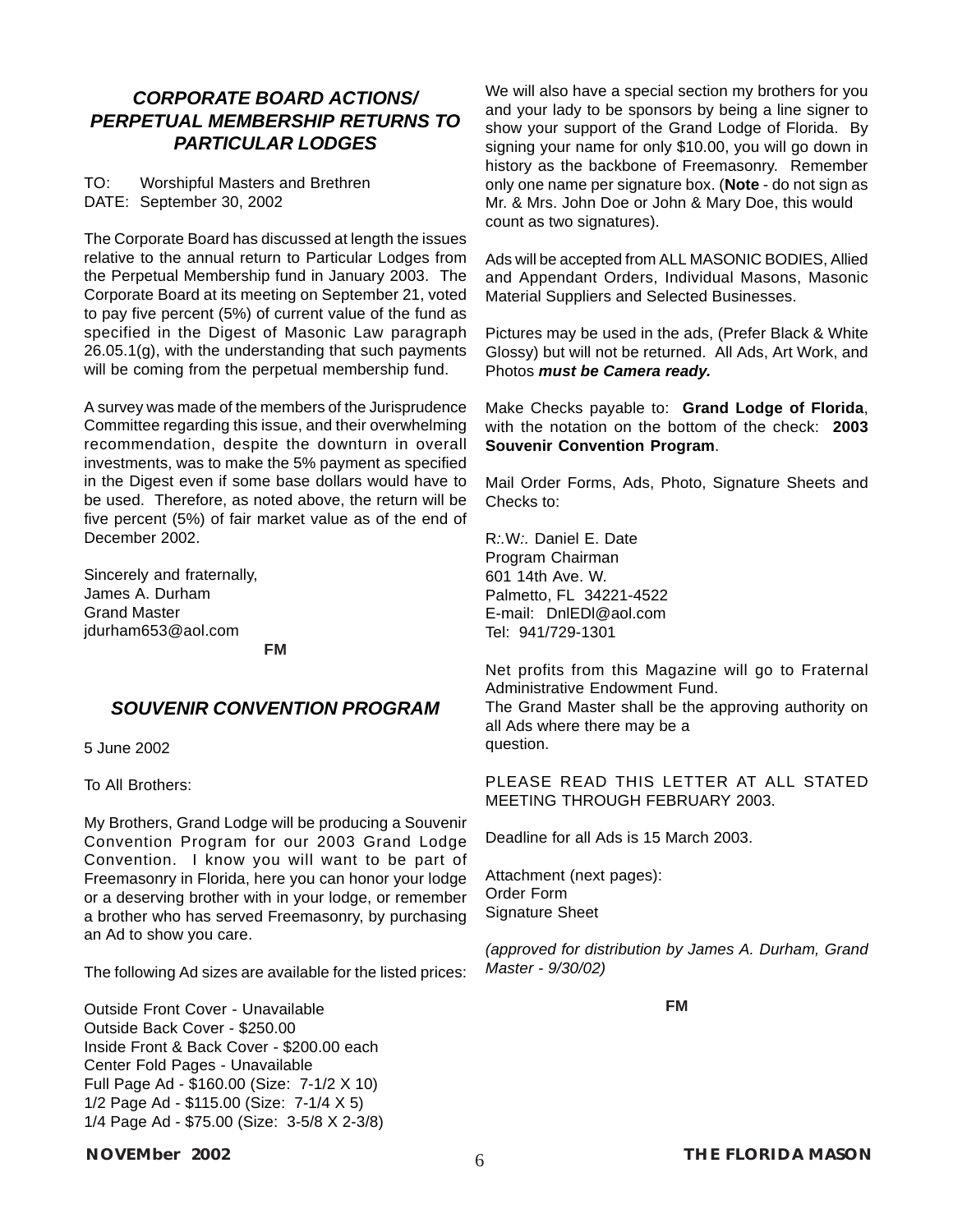### *SOUVENIR CONVENTION PROGRAM*

#### ORDER FORM

| Size Page Requested:              |          |        |                         |  |  |  |
|-----------------------------------|----------|--------|-------------------------|--|--|--|
| Outside Back Cover (if available) | \$250.00 |        | (Call for availability) |  |  |  |
| Inside Front Cover (if available) | \$200.00 | (sold) |                         |  |  |  |
| Inside Back Cover (if available)  | \$200.00 |        | (Call for availability) |  |  |  |
| Full Page Ad                      | \$160.00 |        | (Size: 7-1/2 X 10)      |  |  |  |
| 1/2 Page Ad                       | \$115.00 |        | (Size: 7-1/4 X 5)       |  |  |  |
| 1/4 Page Ad                       | \$75.00  |        | (Size: 3-5/8 X 2-3/8)   |  |  |  |
| Signatures (each)                 | \$10.00  |        |                         |  |  |  |
| Total of check enclosed           | $\sim$   |        |                         |  |  |  |

R*:.*W*:.* Daniel E. Dale Program Chairman 601 14th Ave. W. Palmetto, FL 34221-4522 Tel: 941/729-1301 E-mail: DnIEDl@aol.com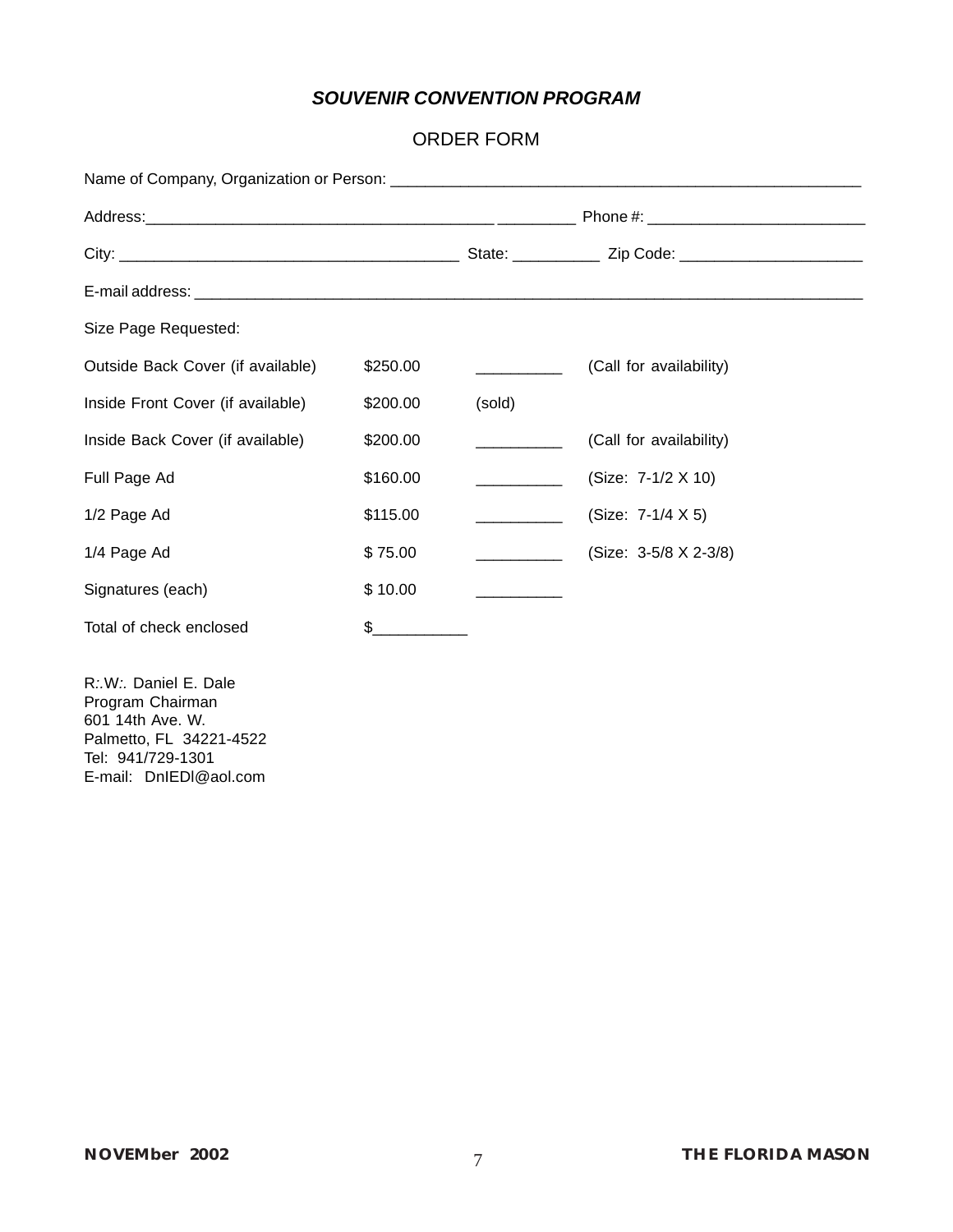#### *SOUVENIR CONVENTION PROGRAM*

Signatures for Grand Lodge of Florida 2002-2003 Yearbook @ \$10 per line Contributions support the FA-100<br>R:W: Daniel E. Dale, Yearbook Chairman Fraternal Administrative Endowm R*:.*W*:.*Charles F. Irle, State Chair, FA-100 The Grand Lodge of Florida

**Fraternal Administrative Endowment Fund of** 

District \_\_\_\_\_ Zone \_\_\_\_\_ Make checks payable to **Grand Lodge of Florida**



**NOVEMBER 2002 8 THE FLORIDA MASON**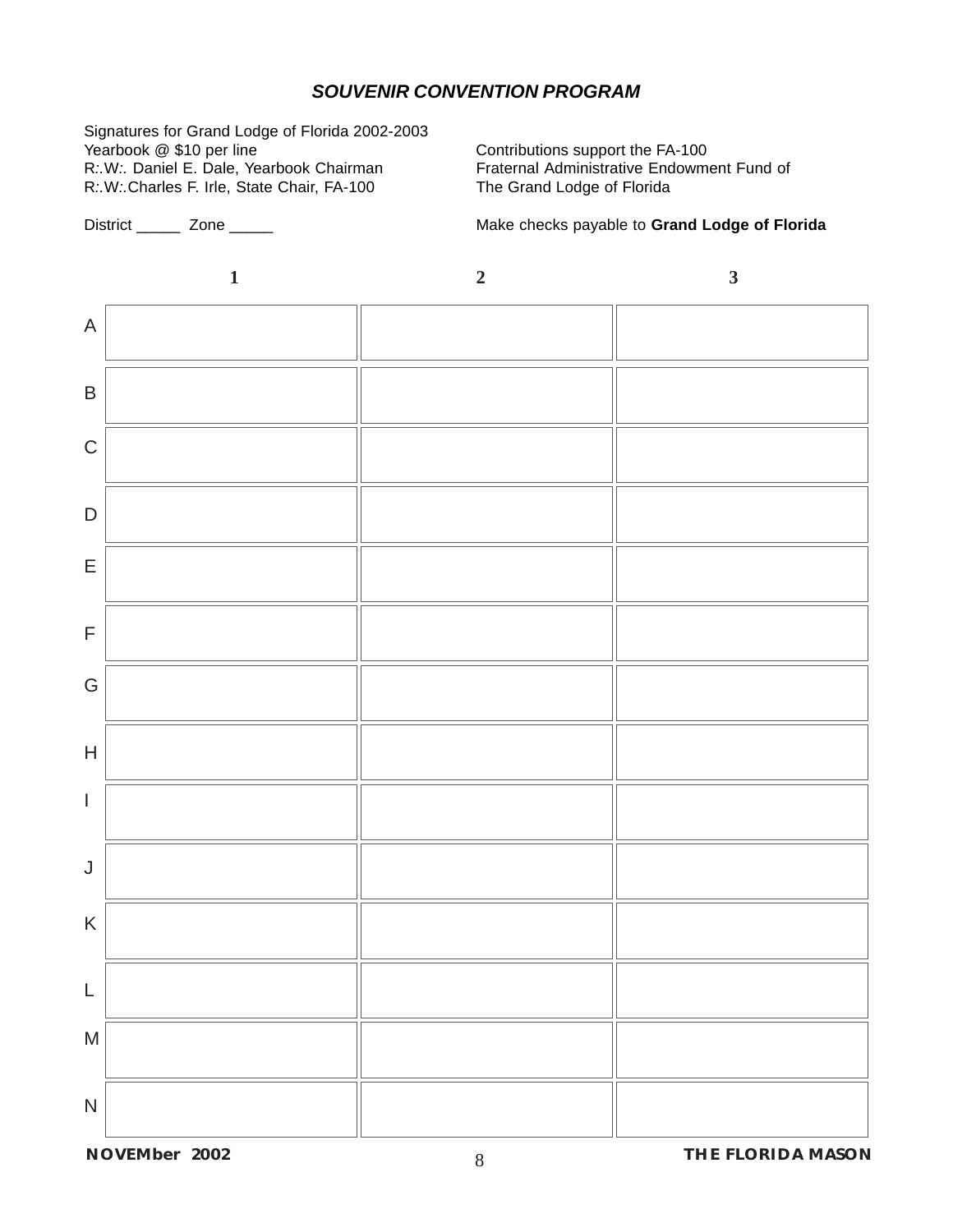## **DOWN THE ROAD Calendar of Events**



For the Grand Master's Calendar, please see: http://www.geocities.com/glfl2002/calendar.html or http://www.glflamason.org/

#### **Thursday, November 7th**

Outdoor MM Degree at Lake Worth Scottish Rite Center, Lake Worth, FL at 6:00pm. For info, contact W*:.* Mike Palmer, PM at 561/868-4890 (H) or 561/254-9770 (cell)

#### **Friday, November 8th**

GM's official visit to Districts 31 & 32; Lake Worth; 5:30pm. For info, contact R*:.*W*:.* John G. Allen at 561/ 433-8880, loggerhead@loggerheadcharters.com or R*:.*W*:.* Joel Case at 561/790-5124; 5:00pm Registration, 6:00pm Dinner

#### **Saturday, November 9th**

GM's official visit to Districts 34 & 35; Miami; 5:30pm. For info, contact R*:.*W*:.* Lester Berry at 941/722-0849, 305/256-0216 (H), 305/957-9573 (O), kmbaccounting@msn.com or R*:.*W*:.* Bernard Silva at 305/264-9358, bsilva3731@aol.com .

#### **Saturday, November 9th**

50 Year Award Dinner for M*:.*W*:.* Richard F. Griffie, PGM (1976) at Harbor City Lodge No. 318 F.& A.M., 5:00pmregistration, 6:00pm-Dinner, 7:00pm Program. For info, contact W*:.* Fred C. Baker at 321/723-4764 or rbaker12@cfl.rr.com. See web page at: http://www.geocities.com/hcl318/

#### **Saturday, November 16th**

The Hillsborough County Masters and Wardens Association (Dists. 22 & 23) presents its 15th Annual Outdoor Degree at 4:30pm at the Masonic Park and Youth Camp, Tampa (on Highway 301 three miles south of SR 674 and south of Sun City Center); http:// www.25.MasonFL.com/parkpage.htm

#### **Sunday, November 17th**

Grand Lodge Board of Trustees Meeting at the Masonic Home, St. Petersburg (11:00am-12:00pm).

#### **Wednesday, November 20th**

SunCoast Masters & amp; Wardens Association meeting (Districts 20 & 21) at Gulf Beach Lodge No. 291 in Madiera Beach. For info, call Secretary R*:.*W*:.* Ron McMillan at 727/539-1645 or flddgm97@mpinet.net .

#### **Friday, November 22nd**

GM's official visit to Districts 1 & 2; Pensacola; 5:30pm. For info, contact R*:.*W*:.* Johnny D. Gaither at 850/994- 0565 (H), 850/457-3364 (O), jdgp349@cs.com or R*:.*W*:.* Keith A. Beaumont at 850/438-8272 (H), 850/983-9291 (O), zrxy2k@home.com

#### **Saturday, November 23rd**

GM's official visit to District 34; Fort Walton Beach; 5:00pm. For info, contact R*:.*W*:.* John J. McDaniel at 850/651-6813, jmcda78448@cs.com

#### **Sunday, December 15th**

Grand Lodge Board of Trustees Meeting at the Masonic Home, St. Petersburg (11:00am-12:00pm).

#### **Friday, December 27th**

Sts. John Day

*Got an important date you want listed here? Send your announcements to THE FLORIDA MASON either through our web site at:*

**http://www.phmainstreet.com/flmason/**

*Or e-mail it to timb001@attglobal.net*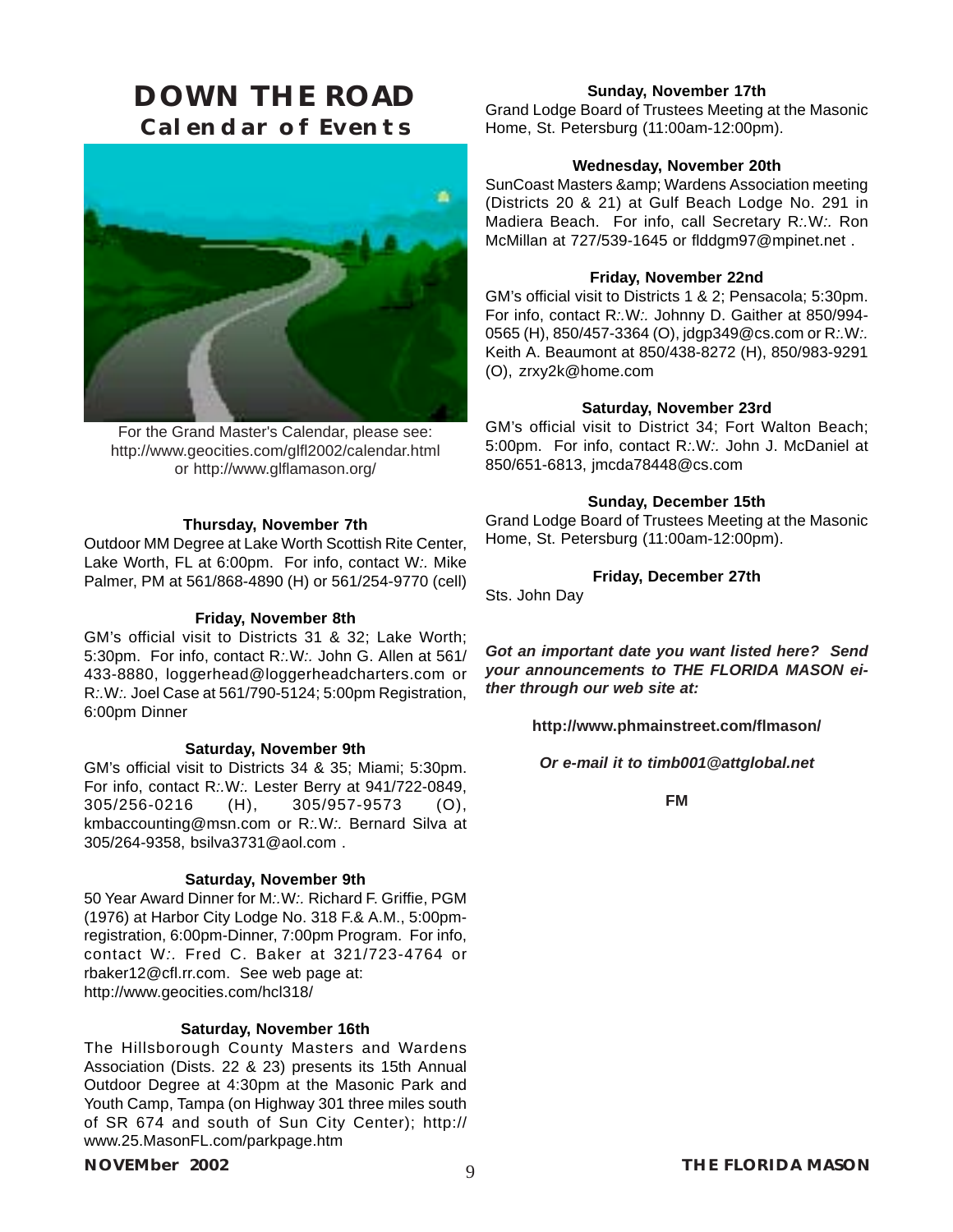## **NEWS FROM AROUND THE STATE**



*Bro. Prince Paul, RW Hueting & RW Lupion*

#### *THE MAN WHO WOULD BE KING* **PRINCE PAUL OF ROMANIA IS MADE A FLORIDA MASTER MASON**

Hillsborough Lodge No. 25 F.& A.M. is very proud to announce that one of their members is now His Royal Highness Prince Paul of Romania

Prince Paul, or now Brother Paul, was raised on Saturday October 5, 2002 at Temple Terrace Lodge No. 330 as a courtesy to Hillsborough Lodge. M*:.*W*:.* Jim Durham, our Grand Master, had a previous commitment and was unable to be present, however, per his request, his representative R*:.*W*:.* Ron Lupion, DDGM of the 22nd Masonic District, on behalf of our Grand Master, raised him.

H.R.H Prince Paul and his wife Princess Leila were received by the Worshipful Master of Hillsborough Lodge No 25, W*:.* Ed Martin and the Secretary, R*:.*W*:.* Fred Hueting. During the presentation of the degrees, Princess Leila was entertained by Audrey Lupion, Pat Martin and Cora Hueting, and received a Royal welcome and was very pleasant surprised by the reception and courtesies by which she was recognized.

Brother Paul, who is stated to be the next King of Romania has applied for a perpetual membership, was most grateful and very impressed by which the degrees were presented, he is presently receiving additional instruction and information from R*:.*W*:.* Fred Hueting.

Brother Paul was most impressed with our system as well as our Masonic Home operation. During the cocktail party at the house of the Secretary, at which time he was able to loosen his tie, he indicated his pleasure as well as the cooperation and courtesies he has received from every person who was involved with the process of the application, security and the manner each person worked without making waves.

> - R*:.*W*:.* Fred W. Hueting, PDDGM tampa25@gte.net **FM**

#### **BIOGRAPHY**

Born on August 13, 1948 in Paris, France, Prince Paul is the son of HRH Carol Mircea of Romania and of Helena Henriette Nagavitzine. His father is the first born son of King Carol II of Romania from his first marriage to Princess Ioana Valentina Lambrino.

HRH Prince Paul studied in France under the tutelage of the Jesuits and later graduated from Millfield College in Somerset, England. After he finished his studies he launched a successful business career.

Between 1979 - 1981 he became President of "Dolphin Art Inc." located in Washington, D.C. During the past years, Prince Paul has resided and has business interests in London, Paris, Madrid, Lisbon, Washington, New York, Lima, Peru and New Delhi, India. In 1981, Prince Paul wrote a best-selling biography on his grandfather, HM King Carol II. The book covers the period between the two great wars. During the last days of the Revolution, he came to Romania for the first time on a flight organized by Marc Burca, a descendant of the statesman, N. Titulescu, a humanitarian airlift filled with desperately needed foodstuffs and supplies as well as press. Prince Paul was invited and became the first member of The Romanian Royal Family to come back to Romania.

Prince Paul stayed in his country and established The Prince Paul Foundation for Romania, which has been named one of the major success stories of Eastern Europe. In 1995, he married Lia Triff, an American women of Romanian origin. His Romanian citizenship was obtained one year later. Prince Paul is a Fellow of "The Royal Geographic Society" (U.K.). He was also awarded the Leadership Award by the President of the Rotary Club International.

His Royal Highness' priorities are to promote foreign investments to Romania through the business and political relationships that he has abroad, to create new jobs and business opportunities, to preserve Romanian traditions and the national patrimony by restoring churches, monasteries, monuments and art works, to create a new image of the Romanian peoples' potential.

> source: Prince Paul of Romania http://www.princepaulofromania.com/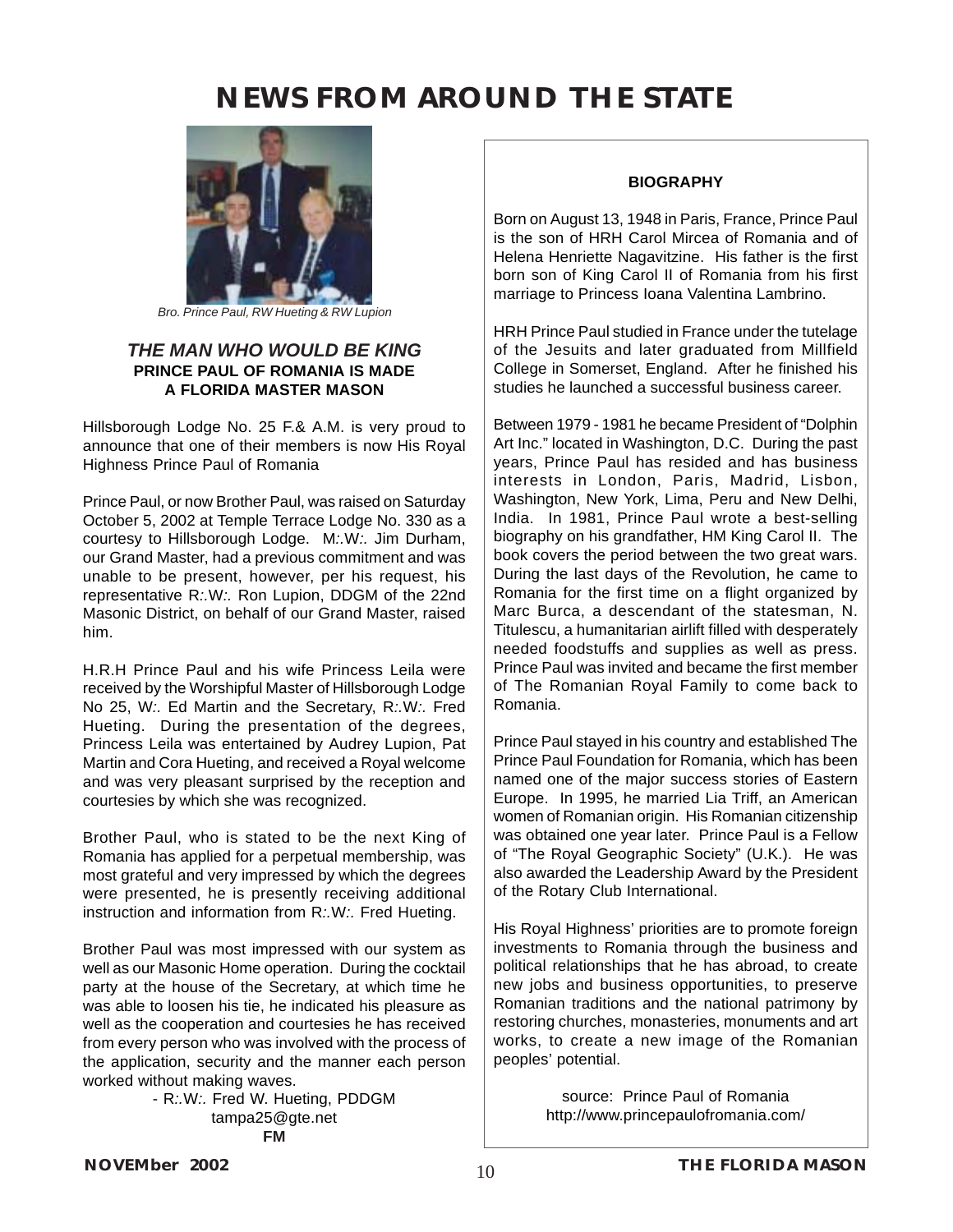



*Inside the fort just before the degree. R:.W:. Danny Fullwood, PDDGM (left) congratulates the new MM Brothers: Orlando Jose Avila & Adam David Salsburg. W:. Fred K. Lindes (right) is Worshipful Master of Amelia Lodge*

#### *AMELIA LODGE HOLDS GEORGE W. CALL CIVIL WAR-ERA DEGREE*

**FERNANDINA BEACH, FL (October 12, 2002)** - Amelia Lodge No. 47 F.& A.M. (http://www.mastermason.com/ amelia/) held their annual *"George W. Call Master Mason Degree"* in historic Ft. Clinch in full Civil War era military uniforms. The special degree is performed only once a year by Brothers from Amelia Lodge. George W. Call was the first Worshipful Master of Amelia Lodge and died in the Civil War.

Ft. Clinch is located near picturesque Amelia Island (just north of Jacksonville), and is laid out in accordance with a Masonic Lodge. The fort was built during the Civil War and changed hands a couple of times during the war by Union and Confederate troops. Consequently, the MM degree was performed in both Northern and Southern uniforms.

The degree team was headed by R:.W:. Danny Fullwood, PDDGM who sat in the east. Raised to the sublime degree of Master Mason were Brothers Orlando Jose Avila & Adam David Salsburg.

The weather for the degree was beautiful with a cool and comfortable breeze coming off the ocean and stars overhead. This event was open to Master Masons only and more than 100 Masons were on hand for the degree including Brothers from around the Jacksonville area, southern Georgia, Mississippi, and Tampa Bay (the Masonic Adventures entourage).

Prior to the degree, Amelia Lodge hosted a good old fashioned shrimp boil that was simply delicious.

Fort Clinch State Park, one of the oldest parks in the Florida park system, was acquired in September 1935. The Civilian Conservation Corps (CCC) was responsible for some of the initial development of the park.

The park has a very well preserved Civil War era fort with a long and storied history. The structure served during the Civil War, Spanish-American War, and World War II. Many of the fort's structures were rebuilt and repaired by the Civilian Conservation Corps during the 1930s as part of the public works program enacted by President & Brother Franklin Delano Roosevelt (Holland Lodge No. 8 A.F.& A.M., New York). The coastline along the Cumberland Sound, where the fort is located, has the remnants of many buildings scattered along its beach. Some of these were associated with the fort and later the caretaker residence after the fort was abandoned. Another remnant is a brick fireplace that can be seen when the sand level allows. This fireplace is assumed to be all that is left of a beacon house that was situated on the sound. An attached light beacon helped ships navigate the entrance into the St. Mary's/Amelia River. Along the park drive is the masonry structure believed to have been the oil storage house for another beacon located near there. These two beacons, the one on the Cumberland Sound and the one on the park drive, were used to line up with larger Amelia Island Lighthouse when ships were coming into the channel to visit the port of Fernandina.

W*:.* Fred K. Lindes and the Brothers of Amelia Lodge are to be congratulated for their superb hospitality and first class degree work.





*The fort is located near Amelia Island; just north of Jacksonville.*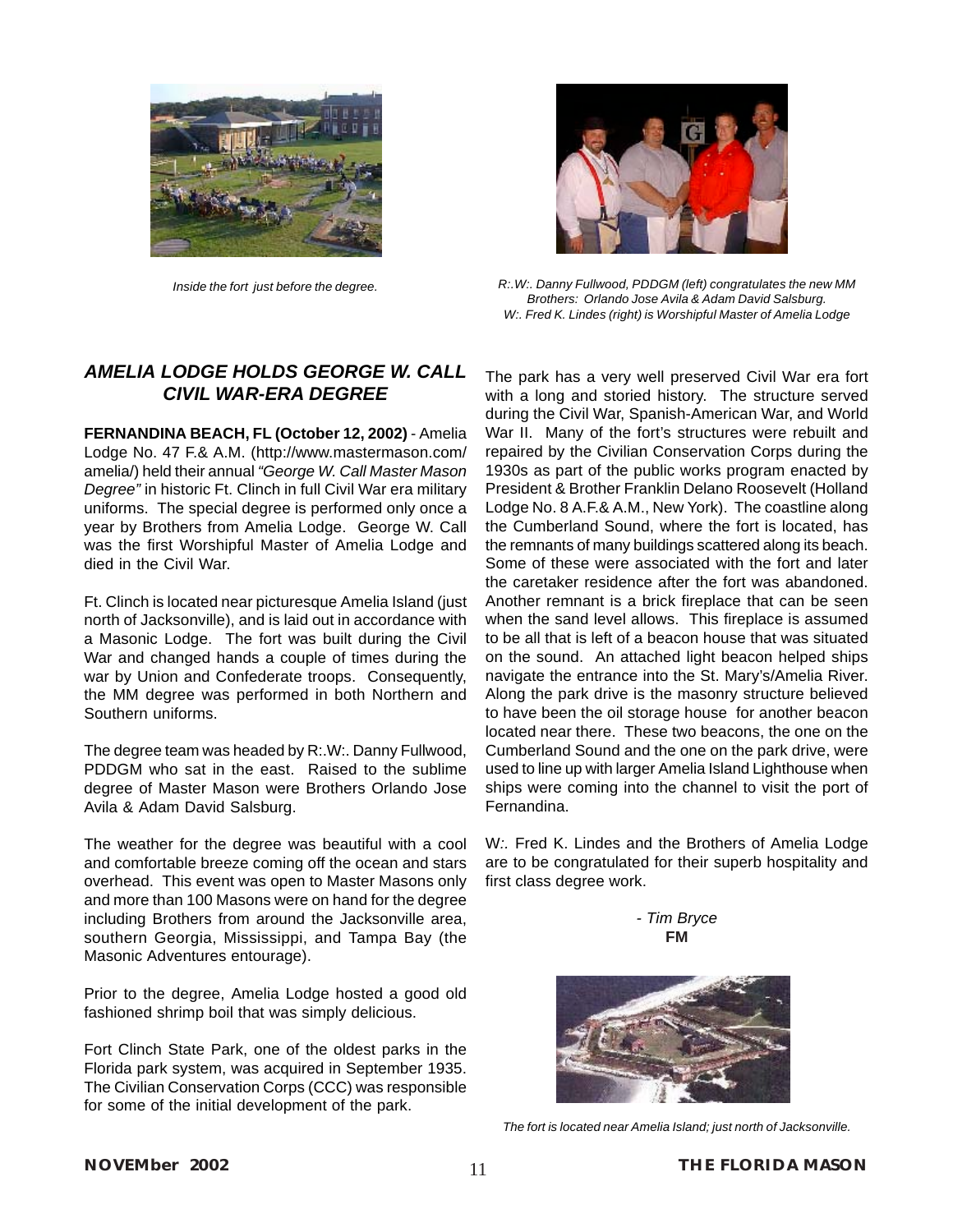



*Steve Morris sinks the winning putt. Brothers pose in front of their sponsorship signs.*

#### *SUNCOAST GOLF TOURNY GENERATES MONEY FOR CHARITY*

**CLEARWATER, FL (September 21, 2002)** - Brothers from the 20th & 21st Masonic Districts gathered to participate in the First Annual Golf Tournament of the SunCoast Masters & Wardens Association at the Airco Golf Club in Clearwater. 36 golfers from Lodges throughout Pinellas County participated. The event produced \$1,500 for charity, specifically, the Masonic Home in St. Petersburg and the Association's Scholarship Fund. In addition to playing fees, District Lodges and individuals sponsored holes in the course.

The following people took away trophies from the event:

*1st Place Team* Cal McGann, Mike Rowe, Jason Scanga, Greg Campbell

*2nd Place Team* Sam Buck, Jack Beckwith, John Girard, Gary Jones

*3rd Place Team* R*:.*W*:.* David Jones, PDDGM, R*:.*W*:.* Tom Cox, PDDGM, Danny Fisher

*Longest Drive* Sam Buck - Northside Lodge No. 283 F.& A.M.

*Closest to the Pin* W*:.* Jim Clouser, PM - Star Lodge No. 78 F.& A.M.

*Putting Contest* Steve Morris - Gulf Beach Lodge No. 291 F.& A.M.

Following the tournament, the group retired to the Sneaky's Sports Bar in Largo for a banquet and to present the various awards.

*"This was a win-win situation all the way around,"* said Tournament Director W*:.* Rick Hoover, PM, DI. *"We enjoyed some good old-fashioned Brotherhood as well as generating money for charity." .*

Hoover was quick to thank those Brothers assisting in preparations and judging the various contests, including:

W.: CD Kennedy, PM, and President of the Suncoast Masters & Wardens Association

R*:.*W*:.* J. Paul Stellrecht, DDGM/21 from Star Lodge No. 78 F.& A.M.

W*:.* David Henderson, Master of Nitram Lodge No. 188 F.& A.M.

W*:.* John Denehan, Master of Gulf Beach Lodge No. 291 F.& A.M.

> *- Tim Bryce* **FM**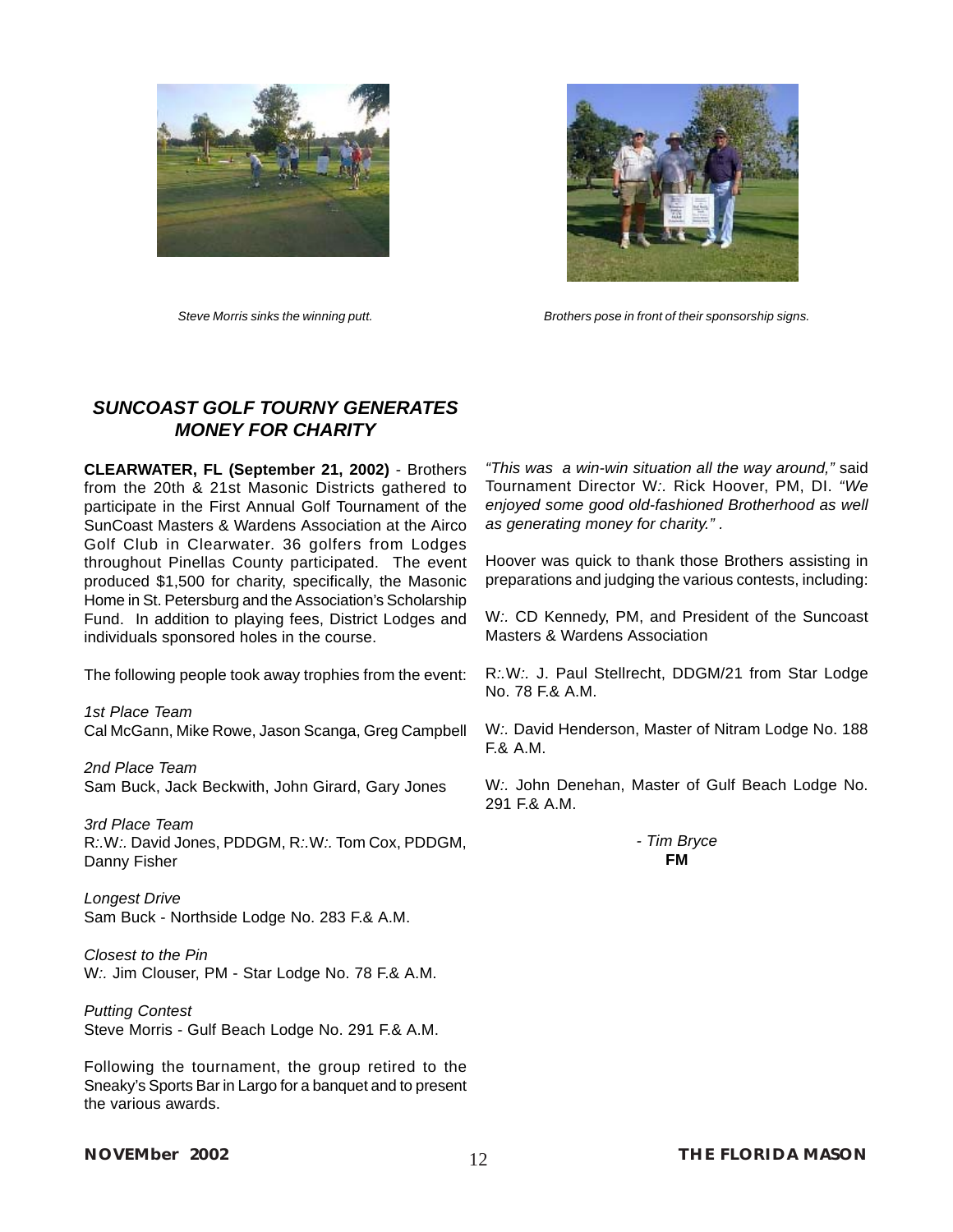

*SUNDAY DINNERS AT LEESBURG LODGE*

Merv Harris, Florida State High Twelve Association 3rd Vice President and his Lady Patricia. Bob Parker 1st Vice President Tri County High Twelve and his Lady Gerry. And Tri County High Twelve Masonic Representative Tom Wright and his Lady Bev, have been preparing the Sunday Dinners at Leesburg Lodge for nearly three years. All three Nobles also belong to Lake County Shrine Club in Tavares. Noble Merv is President of the club and Noble Tom is on the Board of Directors.

On the third Sunday of each month except June, July and August, these three Brothers and their Ladies prepare the Sunday Dinners to the delight of Lodge and High Twelve members and their family and friends. When the "Kitchen Krew" start the meals each September they have about seventy-five people attend. During the remainder of the year approximately two hundred people enjoy the "Krew's" fine cooking at the dinners. The menu varies from Roast Pork or Beef to Baked or Sweet and Sour Chicken. Ham dinners are also a great favorite and the "Krew" will even throw in a special dinner every now and then. Other meals enjoyed by all are Kalbasa and Sauerkraut or Corned Beef and Cabbage. Pat Harris usually makes the desserts for each meal. Those attending dinner enjoy her Lemon Pie best, however she never has any complaints with any of the other pies or cakes she prepares.

The "Krew" prepared a meal in September for 250 plus Masons and their Ladies at the Grand Master's Official visit to the 18th Masonic District. A delicious Pork Loin Dinner was served. The function was held at the Leesburg Masonic Lodge under the direction of R.W. Ken Graves, District Deputy Grand Master for the 18th Masonic District, and also Past President of Lake County Shrine Club.

Anyone interested in attending the Sunday Dinners at Leesburg Masonic Lodge are asked to call the Secretary at 352/787-5696 for reservations. Cost of the meal is \$6.00 per person.

**FM**

*From left to right. Fla. State High Twelve 3rd VP Merv Harris and his Lady Patricia. Tri County High Twelve Masonic Representative Tom Wright and 1st VP Bob Parker and his Lady Gerry prepare monthly dinners at Leesburg Masonic Lodge No. 58. Brother Tom's Lady Bev is recovering from surgery and was unable to be there when the picture was taken.*

#### *MID-FLORIDA LAKES HIGH TWELVE CLUB LEESBURG, FLORIDA*

President Darrell Miller of the Mid-Florida Lakes High Twelve Club No. 522 presents a certificate and check to the first 2002-2003 Teacher Grant Program winner (see photo below). Please meet Mrs. Dana Genesi, Pre-K teacher at Treadway Elementary School near Leesburg. She is the first of eight recipients this school year to receive a one hundred dollar grant for use in educating her pre-kindergarten children. Mrs. Genesi is the September winner. A big High Twelve and Freemason congratulations to Dana.

A written agreement with proposed guidelines were submitted to the school for their information. After a meeting with the school principal, facility and the club committee consisting of Floyd Cogley and Richard Davis, both retired school administrators, the program was put into motion. A committee of three receives the requests and makes a determination of which is to be considered. From those considered, one is selected and awarded the grant each month of the school year. Those rejected may resubmit their request again for consideration but they are not held over.

One of the basic principles of High Twelve is the "encouragement and promotion of the Public School System."

If any Lodge, Club or group would be interested in viewing the contents of the grant program they should contact; J.R. Satterthwaite at 106 Sterling Way in Leesburg, FL 34788-2792, jrsatt@comcast.net



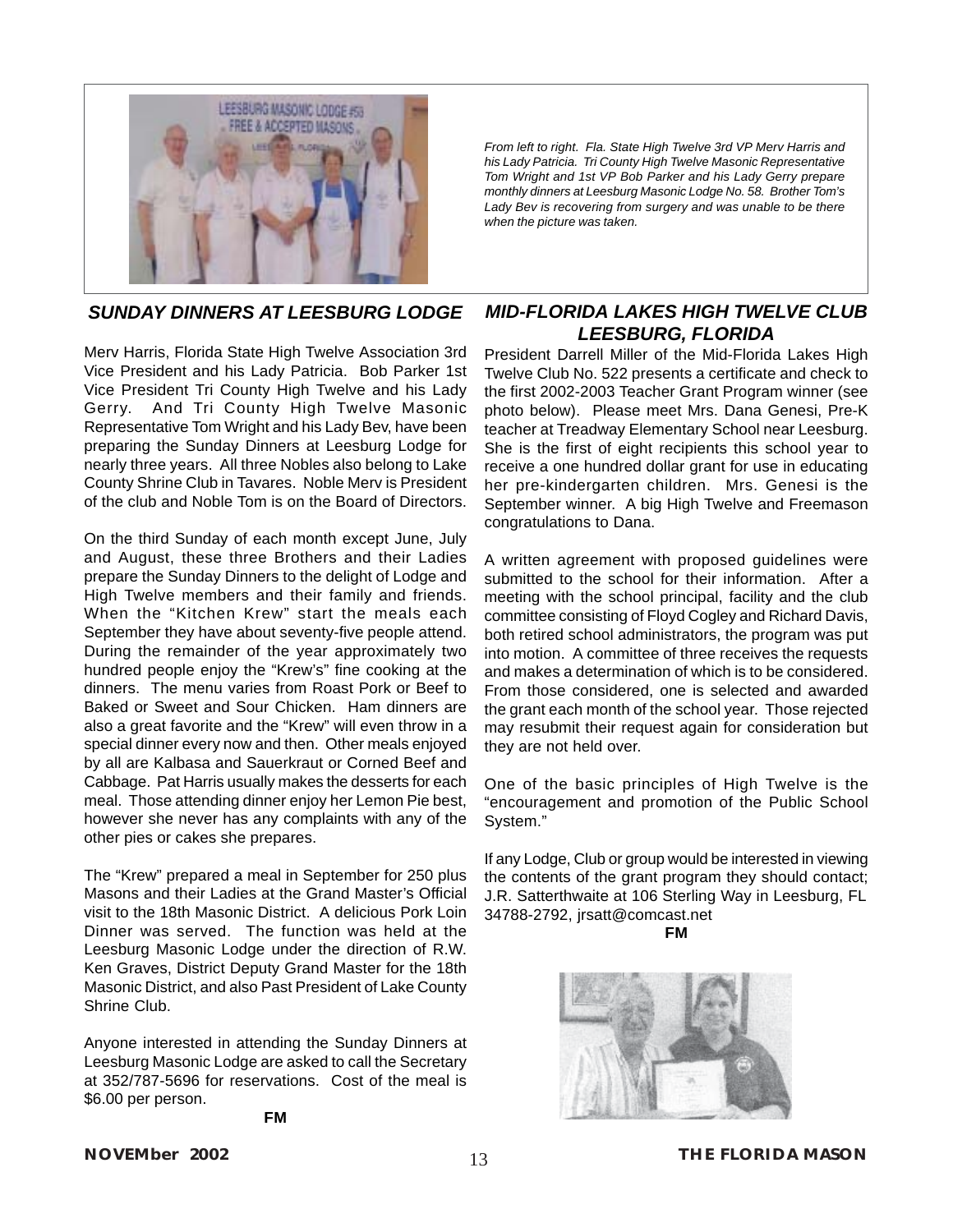

*Martha Mohn (left) John C. Denehan (Master of Gulf Beach Lodge)*

#### *MARTHA MOHN OF SEMINOLE RECEIVES MEMORIAL CERTIFICATE*

Martha Mohn, owner of Mohn Funeral Home in Seminole and Past Worthy Matron of the Gulf Beach Chapter No. 241 Order of Eastern Star, was presented a Memorial Certificate and pin honoring her late husband Lewis W. Mohn who passed away on September 14, 2002 at Morton Plant Hospital. The presentation was made by John C. Denehan, Worshipful Master of Gulf Beach Masonic Lodge No. 291 F.& A.M.

Lewis Mohn was a 55 year member of Gulf Beach Masonic Lodge in Madeira Beach as well as Past Patron of Gulf Beach Chapter No. 241 Order of Eastern Star, Masonic T. Club, Boca Ciega Scottish Rite Club, J. Edwin Larsen White Shrine, Scottish Rite Valley of Tampa, Seminole Shrine Club, Tri-City Shrine Club, Seminole Hi-Twelve and a Shriner. Lewis Mohn was a great supporter of the Masonic fraternity and its appendant and allied orders. His love for the fraternity was apparent and he will be sorely missed amongst his brothers.

The Most Worshipful Grand Lodge of Free and Accepted Masons of Florida prepared a widow's certificate and pin which was presented to Martha Mohn as a memorial to her late husband and his activity as a Mason. This certificate also serves as an outward show of appreciation for the many years of service Lewis Mohn gave to the fraternity.

Lewis W. Mohn became a Mason in 1947 at Wooster, Ohio and joined Gulf Beach Lodge in 1952. Brother Mohn was also very active in the community where he was a member of the Seminole Elks Lodge 2519, Seminole American Legion Post 273, VFW Post 9272, Seminole Republican Club, Kiwanis, and the Seminole Lions Club. He was instrumental in forming the Seminole Volunteer Fire Department and assisted in founding the City of Seminole.

*- W:. Bro. Howard Knapp, PM, PDI (hwknapp@tampabay.rr.com), District 21 Chairman, Publicity & Public Relations.* **FM**



#### *STARKE SHRINE CLUB TAKING CHALLENGES FOR THE OPPORTUNITY FOR WALKING TALL*

The Shrine activities for months of August through November 2002 are allowing the Starke Shrine Club many challenges that we believe give us the opportunity for greatness. We improved as a club last year and that momentum established in President Herb Reinheimer's year is still going for Morris Mahoney's year as Club President. We are stretched, but we have met the challenges thus far!

Two Shriners were discussing the challenge of walking with the Sultans in the Starke Shrine Club Bathroom following the Fall Festival Parade September 7, 2002. One Sultan was saying that each year the physical exertion gets more challenging as he gets older. He told me that he was 81 years young this year. His fraternal Sultan came back with the fact that he had just turned 85 this year and was still an active participant in the Shrine parades. My remark to both of them was that I was going to be 60 years young next year and that I hoped that I would be in half as good physical and mental shape as they were in when and if I was so fortunate to reach their ages. I told them that their active life-styles must be the secret for their excellent condition. They both looked like they were in their 60's.

Friday evening, September 6, 2002, we held our regular Starke Shrine Club Meeting. Competition with the York Rite and the Grand Master of Free and Accepted Masons Official Visit to the 13 Masonic District kept our attendance down, but we still had plenty of good food, members and quests. First time visitors included Noble Willie Busby's wife, Bernice Busby and Corrine Bryant from Union County.

Saturday, September 7, 2002, were the Starke Fall Festival, Shrine Parade, and spaghetti dinner. The morning began with donuts and hot coffee as we lined up the cookers, food, utensils and paper products. Clark and Shirley Manser, Jimmy Wilson, Freddie and Linda Magyari, Martha Epps, Ted Barber, and Richard Dipalo got the ball rolling. Our own Illustrious David Newton, came into the Starke Shrine Club Kitchen to observe the work activity!

Willie Busby, Mark and Julia Griffith,Morris and Mary Mahoney, Clark Manser, Jerry Ingle and Robert Clayton *(continued on page 15)*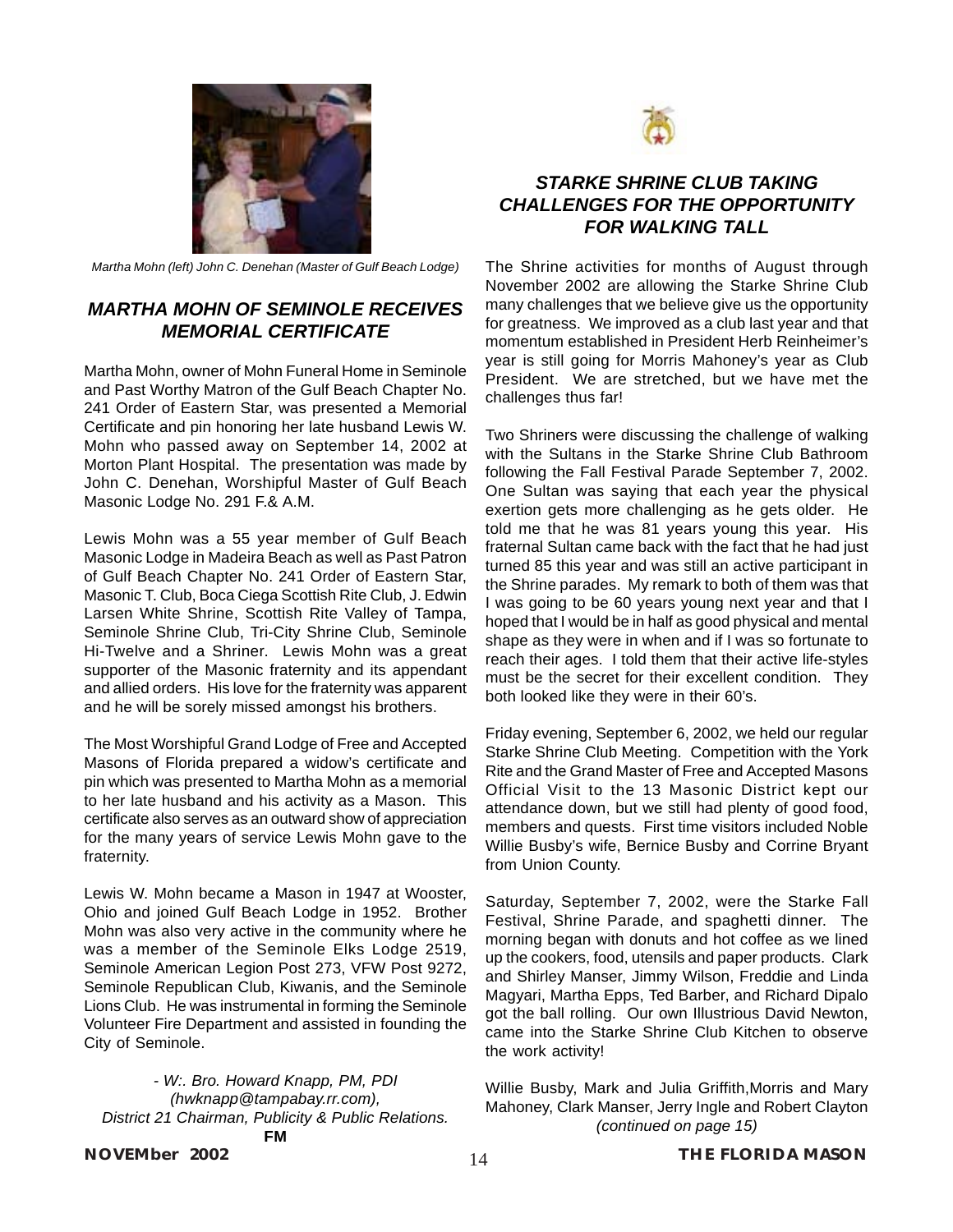#### *STARKE SHRINE (continued from page 14)*

got the Starke Shrine Club's downtown food booth into operation. What a crowd of hungry people gathered!

Both locations experienced such an intense demand for spaghetti dinners that the cookers could hardly keep up. The hungry people kept coming. It seemed like we would never see the end of the line.

Mel Reed and Libby Miller kept the Oasis in high gear as the heat of the day drove the many thirsty Shriners and guests to the "watering hole." Jimmy Epps was the Club's "meet and greeter" and the "trashman." Amy Anderson was the "Jill of all trades"- especially for cleaning the pots and pans. Martha Epps and Linda Dipalo kept track of the dinner tickets and money donations for the spaghetti dinners at the clubhouse.

At 11:00 AM we lined up for the Shrine Parade. Jack Seelig had the honor of driving the Parade Marshall, Shay Anderson, and a local Shrine Hospital Child from Lawtey, Florida. Noble Jack's beautiful 1931 Ford roadster's rumble seat allowed Shay to wave Old Glory as she smiled at the spectators. Chuck Miller, Jerry Walden, Ted Barber, Gerry Anderson, Richard Dipalo, Jimmy Epps, and Sweed Larsen formed our parade unit for the Starke Shrine Club.

After the parade, we honored our Illustrious Potentate with a perpetual membership to the Starke Shrine Club and a sizable check for the Shrine Children Hospitals. The crowd at the Starke Shrine Clubhouse was fantastic and the assembly of Shriners, our families and friends was enjoyed by all.

We turned in our Eagle Country, 106.3 FM radio advertisement donations to Chuck Miller on August 28, 2002. Chuck Kramer had plenty of time to line up the many businesses and individuals that gave their support to the Shrine Children Hospitals. Chuck Miller, Mel Reed, Ted Barber, Herb Reinheimer, and Sweed Larsen provided the advertisements to Chuck Kramer for him to give a word of thanks and to spread the word about the Starke Fall Festival, Shrine Parade, and spaghetti dinners to help the Shrine Children Hospitals. We want to give a special "thank you" to Chuck Kramer, Eagle Country 106.3, Janet Presley's donation of paper products, and to all the Shriners, their families, friends and all the many spectators who supported the fun filled Starke Fall Festival, Parade, and Spaghetti fund raiser.

Speaking of fun, Ed and Brenda Harvey sponsored a Baker County "Road Rally" and fish fry luncheon that started from the Harvey's home in Macclenny, Florida on Saturday, August 24, 2002, and ended at the Harvey's

home for a delicious fish fry luncheon. Show time was 9:30 AM and the vehicles (dunebuggys, trikes, motorcycles, and other roadworthy vehicles) were released for a 64-mile fun-filled trip at 10:00 AM in 2 minute increments. I must say that the Rally Instructions were difficult to figure out. My wife Lila and my navigator misinterpreted one of the instructions that took us into the State of Georgia. I really felt better when I saw at least four other rally participants come across the Florida State line!

When we got back to the Harvey's home, we were treated to a fantastic cover dish and fish fry that put the "icing on the cake!" Not only did we have a wonderful time, but also we showed the residents of Baker County that Shriners enjoy their activities. Who knows, maybe we will find a few more members for our fraternity as a result of that fun day.

We are now looking forward to the Ha Hiram Parade in Georgia, Saturday, October 5, 2002, a non sanctioned Veterans Day Parade at Northeast Florida State Hospital, 9:00 AM, Thursday, October 24, 2002, the Ocala "Hot Sands" Parade, October 226, 2002 and the Veterans Day parade in Lake Butler, Monday, November 11, 2002.

Needless to say, we have a full plate, but the challenges make our Starke Shrine Club stronger. We thank all of you for your support and look forward to extending our support to you in any way that we can. We will continue to walk tall for the Shrine Children Hospitals and take on the many challenges that gives us the opportunity for walking tall.

> *- Ted Barber tedbrb@aol.com*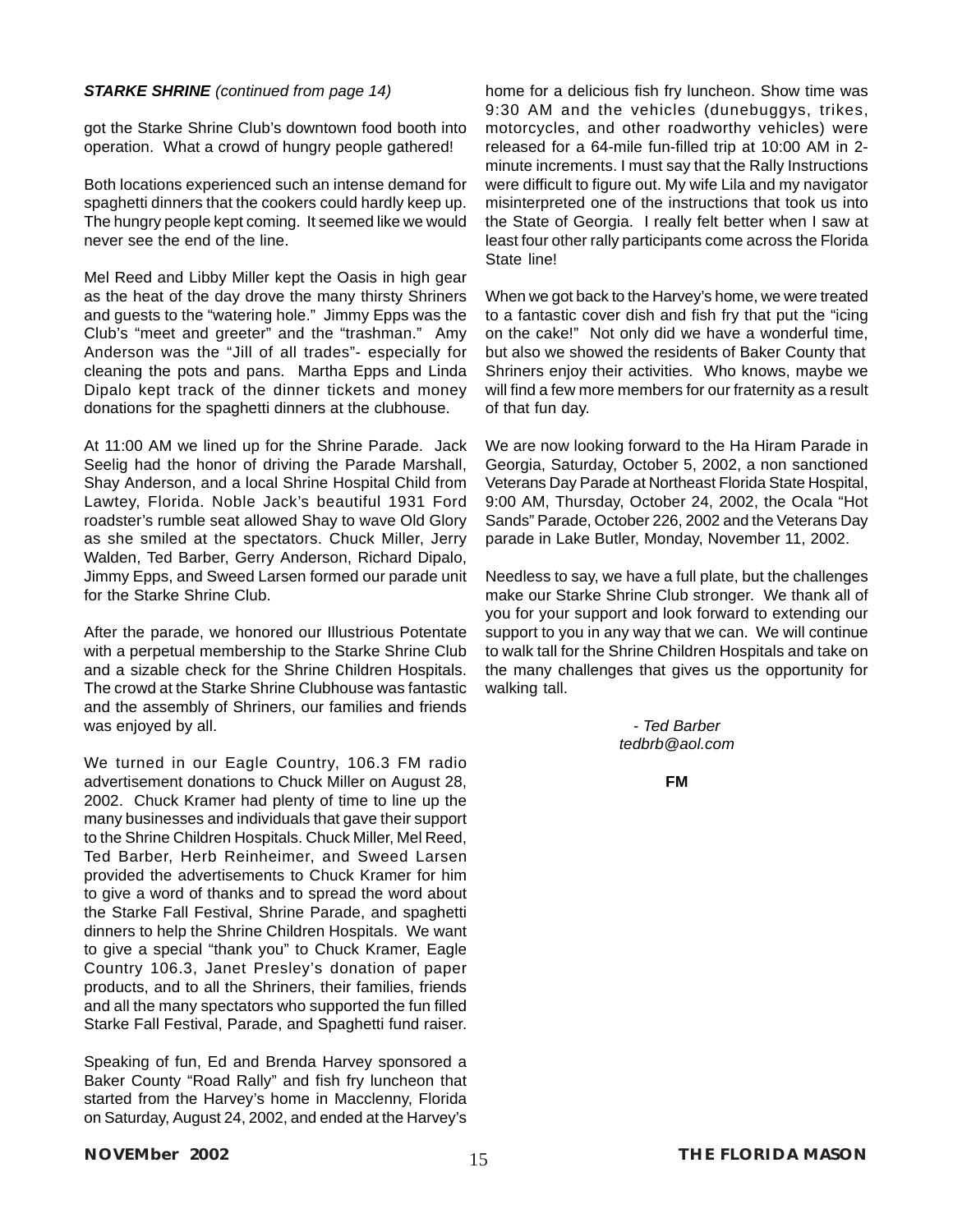

*"Kitchen Krew" members and their ladies prepared and served a delicious dinner when Most Worshipful James A. Durham, Grand Master of Masons of Florida visited the 18th Masonic District.*

### *GRAND MASTER VISITS 18TH MASONIC DISTRICT*

On Saturday, September 28, 2002, The Grand Master of Masons of Florida M*:.*W*:.* James A. Durham and his Lady visited the 18th Masonic District. There were 250 plus members and ladies in attendance.

District Deputy Grand Master R*:.*W*:.* Kenneth Graves requested that Past Master Merv Harris and his Lady Pat and their "Kitchen Krew" prepare the dinner and also do the decorating for the evening. Lady Pat did an excellent job in decorating in Red, White and Blue and the dining room looked magnificent.

Merv's "Kitchen Krew" is made up of High Twelve State and club officers, Lake County Shrine officers, and members of Leesburg Masonic Lodge, and their Ladies. In addition to Merv, who is 3rd State Vice President for High 12 and President of Lake County Shrine Club, he is also Past Master of Leesburg Masonic Lodge No. 58. "Krew" members are the President of the State High 12 Association Jim Satterthwaite and his Lady Naomi, Tri County High 12 club 1st Vice President Bob Parker and his Lady Gerry, and Lake County Shrine Assistant Treasurer and Tri County High 12 member Bill Bailey and his Lady Lori. Also assisting were Angela Brown, Anna Gbula, Carolyn Browning and Pat Lightner, all Ladies of Leesburg Lodge members.

Those attending the dinner reported that the food was delicious, hot and served very quickly. Mount Dora Rainbow Girls and their Advisors served the meals. These lovely young ladies really did an outstanding job and should be congratulated for their hard work and dedication.

Several awards were presented after dinner and Lodge members and guests made presentations to the Grand Master. A tiled meeting was held with maximum attendance.

This was a memorable evening for the DDGM Ken Graves; 18th District members; the Masonic fraternity; and Youth Group members attending the function. It is a real pleasure being a part of such a great fraternity.

> *- Merv Harris 3rd VP, Florida State High 12 Association*

> > **FM**



#### *BRANDON PAST MASTER KNOCKS DOWN A MARLIN*

This is a picture of W*:.* George W. Reese III, PM who was Master of Brandon Lodge No. 114 F.& A.M. in 1993.

Worshipful Reese, his sister, Rose Gobbel and her husband, Jay Gobbel battled with the Blue Marlin, which weighed 770 pounds, on an 80 pound test line at 7:30 a.m. on September 19, 2002 off Cabo San Lucas in Mexico. It took six hours to wear out this fish.

> - W*:.* Barry McAuley, PM Brandon Lodge No. 114 F.& A.M. http://www.brandonlodge.org/ Scm1101@aol.com **FM**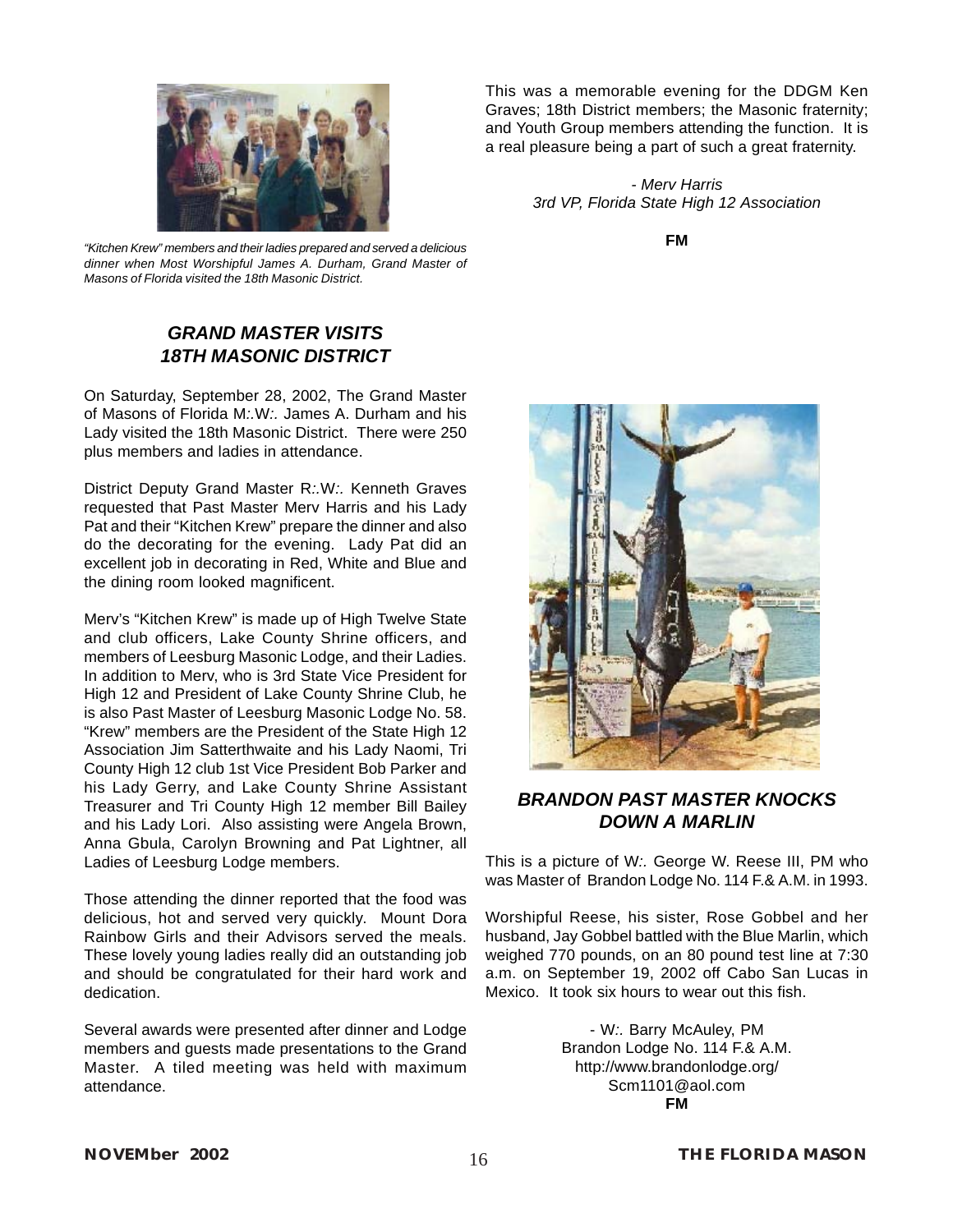#### *ALPHA LODGE NO. 172 SPONSORS MOZART PIANO COMPETITION*

**FORT WALTON BEACH, FL (October 12, 2002)** - Alpha Lodge No. 172 F.& A.M. (District 3) brought together 59 young local artists to compete in a Mozart Piano Competition. The event was held at the Playground Music Center, who donated their recital hall and grand piano free of charge. The competition was co-sponsored by the Okaloosa County Music Teacher's Association who worked side by side with the Alpha Lodge Piano Competition Committee to make the event a success. Four age groups (8-10, 11-13, 14-15, and 16-18) competed for 1st prize awards of \$500, \$200, \$100, and \$50, which will be awarded at the Masonic Widow's Night Dinner on October 19, 2002. Three professional music judges were brought in from outside the local area to adjudicate. The contest honored our Brother Wolfgang Amadeus Mozart and our talented music students. The piano competition was very well received by the local community. While Alpha Lodge has traditionally supported youth sports activities and provided academic scholarships, this was our way to show the local community Freemasonry also supports the fine arts and encourages young artists to develop their talents. We invite other Lodges/Districts to establish similar programs and will provide guidance and assistance to any Masonic group with an interest. For further information contact W*:.* Gene Barnes (helgen2@cox.net)



*Winners at Elementary level: (Minuet in F Major, K.2) with W:. Gene Barnes, Alpha Lodge No. 172 F.& A.M.: Ben Johnson, Niceville, Honorable Mention Stephanie Hsiang, Niceville, Honorable Mention Olivia Strom, Fort Walton Beach, 1st prize (\$50.00 prize) Rebecca Gunger, Niceville, Honorable Mention*



Group picture of Joint Mozart Piano Competition Committee (Alpha Lodge = Alpha Masonic Lodge #172, F&AM. OCMTA= Okaloosa County Music Teachers Association

#### Top row, left to right:

David Gaillard, Alpha Lodge; Ben Gaillard, Alpha Lodge; Gene Barnes, Alpha Lodge; Helen Dingus, OCMTA

#### Bottom row, left to right:

Susan Gaillard; Julia Sublette, OCMTA; Tony Frangioni, Alpha Lodge; Dorothy Frangioni; Ilma Mohacsy, OCMTA; Betty Najarian, OCMTA. Not shown: Betty Madden, **OCMTA** 

> *- W:. Gene Barnes Worshipful Master Alpha Lodge No. 172 F.& A.M. helgen2@cox.net*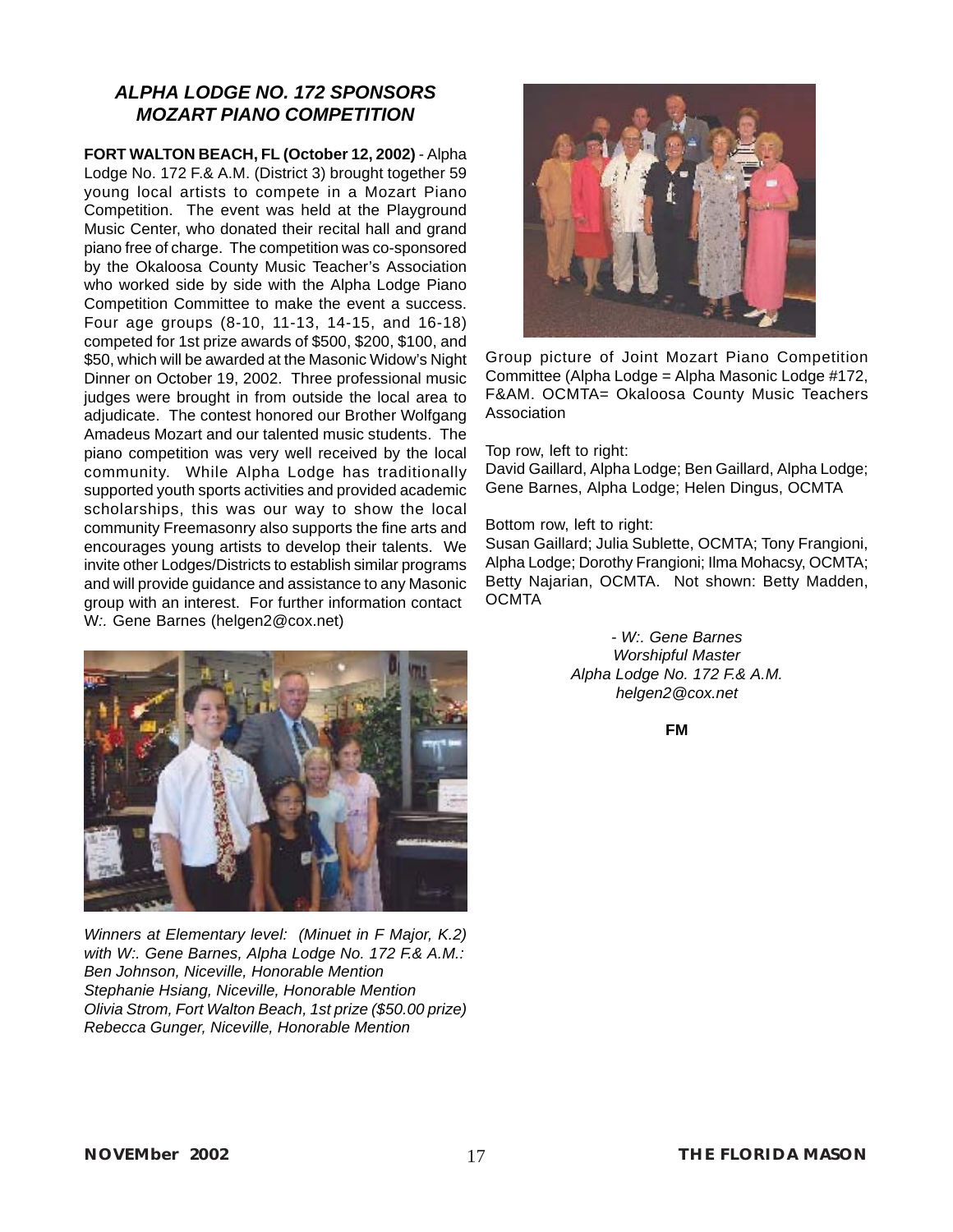

*New East Gate Lodge Master Masons: Schultz, Dunlap, and Coquelet - Three of 25 raised in District 20*

#### *DISTRICT 20 RAISES 25 MASONS IN ONE WEEK*

District 20 (northern Pinellas County) recently raised a whopping 25 Master Masons in one week under the quicktime program authorized by the Grand Master, M*:.*W*:.* James A. Durham. In one week in October, Lodges throughout District 20 raised the following Brothers:

Tampa Bay Lodge No. 252 - W*:.* Bruce Moir - Master

- Brent Baldwin
- Timothy W. Broom
- Thomas G. Deegan
- Stephen C. Gordon
- William J. Halasyn
- Michael T. Rhoades
- Christopher Wright
- Matthew W. Wright
- Arthur C. Zinkerman
- Randall G. Dixon (courtesy for East Gate Lodge)

Tarpon Lodge No. 112 - W*:.* Jerry Puigdomenich - Master

- Richard John Bracker
- Horace Alan Langston
- Drew Martin Willard

East Gate No. 355 - W*:.* Artsen Bayandrian - Master

- Eduardo Coquelet
- Michael Dunlap
- Georg Schultz

Clearwater Lodge No. 127 - W*:.* Mel Hinkley - Master

- Stephen Ash
- Chris Cooper
- Robert Davis
- Richard Kastel
- Thomas Meachum
- Michael Peasley
- Larry Wymore
- G. Edmund Wallace \*
- Celal Ozkan (courtesy to GL of Turkey)

*\* At 94 years young; possibly the oldest raised Mason in Florida.*

Also participating was Sutherland Lodge No. 174 in Palm Harbor who, although didn't raise any Brothers of their own, assisted with the degree work on a courtesy basis.

R*:.*W*:.* Gerald M. (Jerry) Lee, DDGM/20, racing between the various degrees said, *"This was a strong and positive sign of cooperation between the Lodges in the District. The degree work was superb. The Brotherhood was fantastic. Hopefully, we can all build on this."*

#### *- Tim Bryce* **FM**



#### *HARBOR CITY LODGE HOLDS TABLE LODGE WITH M:.W:. JAMES A. DURHAM*

**MELBOURNE, FL (October 22, 2002)** - The members of Harbor City Lodge No. 318 held their annual Table lodge on October 22nd in Melbourne. The Grand Master, M*:.*W*:.* James A. Durham and Senior Grand Warden R*:.*W*:.*C. Edward Gonzalez were in attendance. 90 members from District 26 enjoyed a great roast beef and chicken dinner, then the Grand Master gave an outstanding oration. Lodge was closed at 9pm.

For more information on this announcement, please contact W*:.* Fred C. Baker at 321/723-4764; E-Mail: rbaker12@cfl.rr.com or http://www.geocities.com/hcl318 **FM**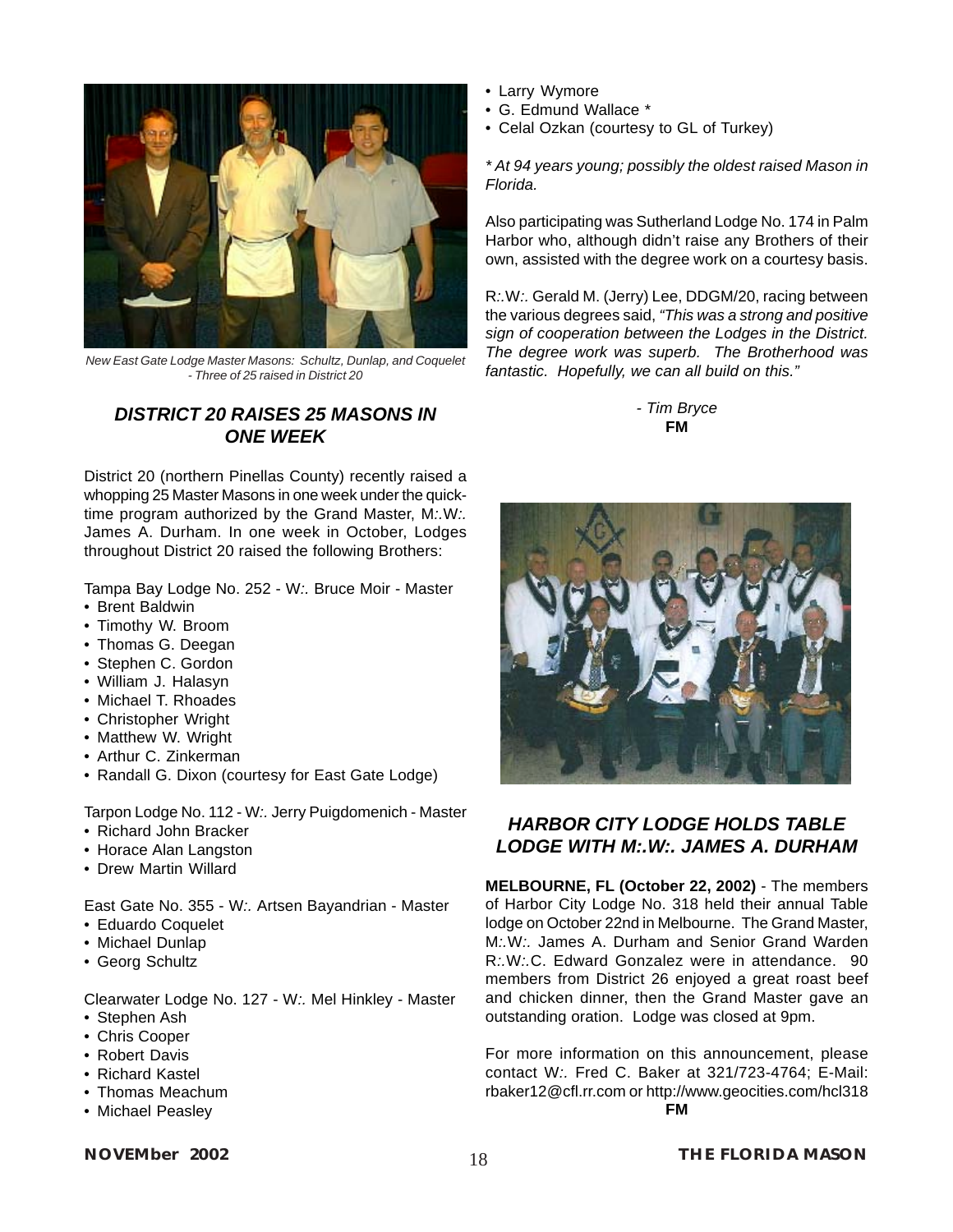

#### *DEPUTY GRAND MASTER LECTURES FELLOWCRAFT*

**MacCLENNY, FL (September 25, 2002)** - R*:.*W*:.* John R. Givens , Deputy Grand Master, gave the Fellowcraft lecture for two newly passed Fellowcraft Brothers at at Dawkins Lodge No. 60 F.& A.M. Pictured is FC Brother Jere Cook of Pinehill Lodge No. 9 F.& A.M.; R*:.*W*:.* John R. Givens, Deputy Grand Master, and FC Brother Kelly Scott of Dawkins Lodge No. 60 F.& A.M. Brother Scott is the son of R*:.*W*:.* Lawrence Scott, PDDGM. R:.W:. Scott is also the Personal Secretary for R*:.*W*:.* John R. Givens. There were many Brothers in attendance and the 10th Masonic District Degree Team took part in the Degree.

> *- R:.W:. Bob Holder DDGM, District 10 Pinehill Lodge No. 9 F.& A.M.* **FM**

*BIAS - BY-US (continued from page 23)*

lodges, the young, the manhood, and especially the senior citizens to talk Masonry. We should target a training program that makes use of our Masonic citizens experience and wisdom to promote our Masonic society.

The keystone to the Masonic arch of prosperity is the education and training of its members. Training that will take advantage of our Masonic way of life, opinions and biases. Training that will allow our members to verbally explain to the citizens of the world those Masonic virtues of friendship, morality and brotherly love. All Masons should learn how to select their replacement. Who better to judge and select the best, than the best, a Mason. *"There is nothing wrong with Masonry today,"* we just need to teach our members how to sell it, and trust them to judge to who and when.

**FM**

#### *RUSTY MASON VIII ANOTHER SUCCESS!*

**SARASOTA, FL (October 16, 2002)** - approximately 105 Masons gathered at Sahib Shrine Center to celebrate the 8th Annual Sahib Freemasonry Reunion and Rusty Mason Class. The attendance was exactly the same as last year! By all accounts, the event was another success. All of the Brothers shared in the great night of fellowship and brotherly love for those seeking yet more light in Masonry. This year we offered an brand new format, with much more of a theatrical flavor, and everyone felt the program was much better.

Again, our Brothers crowded, with emotional anticipation, around the worthy instructors that offered personal instructions on the Masonic Degrees, the Grips and Words and the Due Guards and Signs. As usual, emotions of days long ago, flowed from brothers that were anxious to re-live instructions that many had not participated in for 50 or more years, in some cases.

A Special Thanks to our Guest Speaker:



M*:.*W*:.* David A. Eschrich, 33 Past Grand Master of Florida (1990) Personal Representative of the Sovereign Grand Inspector General in the Valley of Tampa.

> *- Gary Schweinshaupt http://sahibshrine.org/*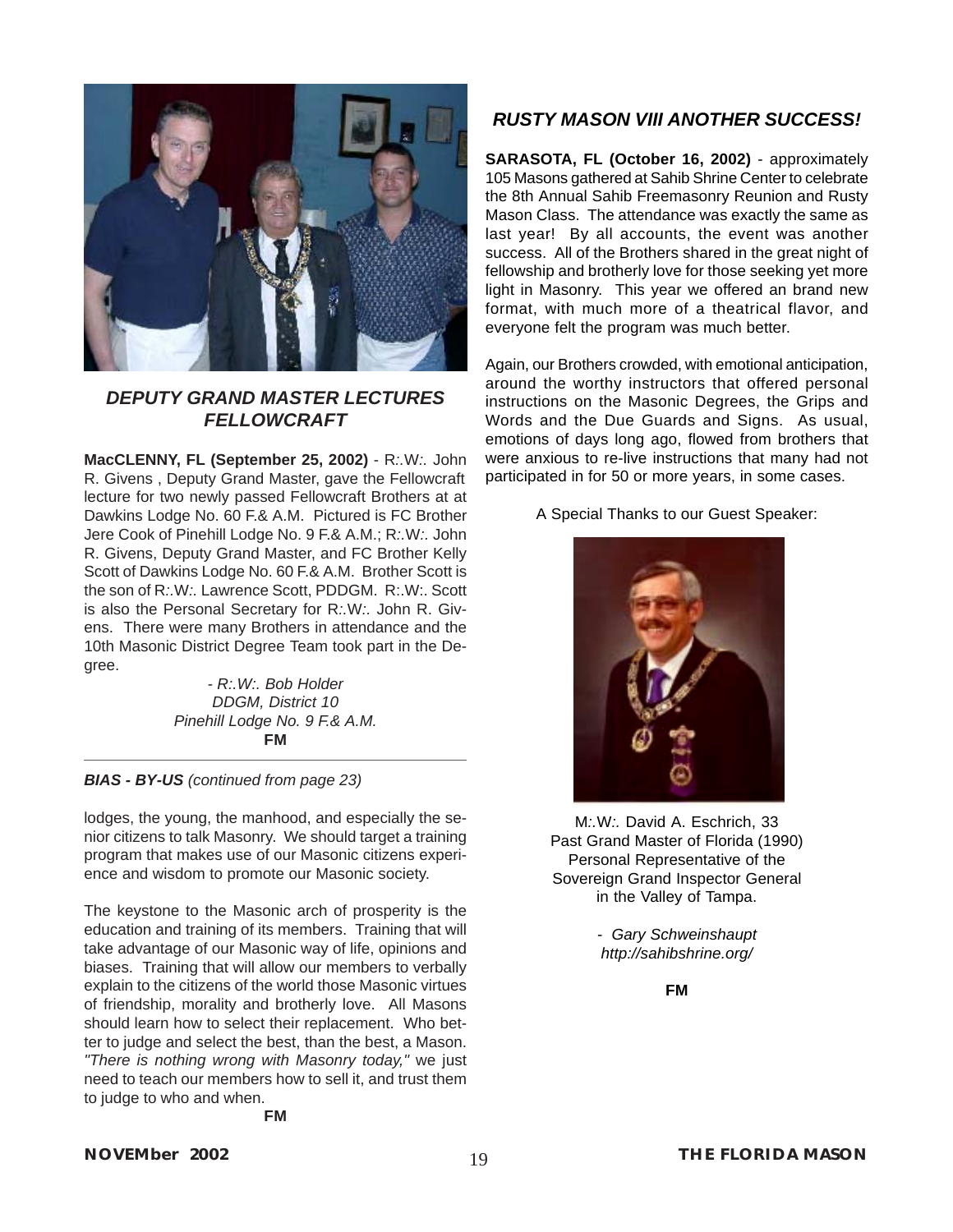#### *MASONIC EDUCATION*

#### *"BACK TO BASICS"*

Why did we stray from the Basic Concepts of Freemasonry? Why is Masonry not sought after with a strong desire by the uninitiated? Why can't we get better attendance at Lodge? What can we do to answer these questions and improve Freemasonry today?

I can only offer my thoughts. I believe that during and after the big war of the 1940's, many applicants were received by lodges due to the close association of men in uniform. New Lodges were formed to accommodate these new Brothers. Camaraderie continued from the military service to civilian life. Lodges grew with excellent attendance. This continued through the 1950's and into the 1960's. Then, other problems surfaced to the forefront. Attention was centered on the political situation and Vietnam. The Civil Rights Movement was beginning to steal the headlines. A President was assassinated. A Civil Rights leader was assassinated. The slain President's brother, a candidate for the Presidency, was also assassinated. The country was in turmoil. Older Masons were staying home from Lodge or diverting their attention elsewhere. Applications for membership declined. Lodges began to experience financial difficulties.

In an attempt to preserve their Charters, many Lodges began to merge or consolidate during the Seventies and Eighties. Some Lodges gave up their Charters and closed. Many Brothers from the previous era long since stopped coming to Lodge. Every effort was made to try and get the Brothers to return to Lodge. Rides were offered. Personal pleadings were made. A few returned, but it was only a temporary return. Many Brothers had lost the incentive and motivation to continue on in Masonry.

New applicants were hurried through their degrees. They progressed very rapidly through the degrees. Then, when they attended Lodge, they could not understand the rituals of opening and closing. They had no idea what was going on. They had no understanding of Masonry. They were totally lost. They began to stay away, and each time they stayed away from Lodge, it became easier to stay away the next time. They sent in their dues as requested, but they never came back to Lodge to attend any function or meeting. Many potential good Masons were lost. Of course, there were also many who continued on in Lodge, attending, learning, and participating in all events. They are here today and we have them to thank for ensuring that Masonry is still alive and well in Florida.

Today, we initiate new Brothers, guide them through the degrees and the catechisms, then we see them no more. Why? Is it because he found out he did not like Masonry? Is it because he did not like the Lodge? Or is it because we have failed him? We did not light the fire of desire, dedication and understanding of Masonry in him? Did we receive him properly when he attended his first meetings? Did we really make him feel he was accepted with genuine Friendship and Brotherly Love toward him? Or did we just ignore him when he came in and let him stand alone or sit there alone in the corner?

Did we teach him properly? Did we impress upon him how important the Rituals and the Catechisms are? Or did we rapidly pass him through, assuring him that even though he did not know the work fully, that he should not worry about it. He was assured he would be advanced to the next degree. After great anticipation and anxiety during the first steps in Masonry, then finding that learning the work properly was incidental, did he lose a little of his desire and belief? Then, after being raised to the Sublime Degree of Master Mason, he was told how important it was for him to attend Lodge. He attended, but found it difficult to sit through the opening and closing Rituals as he had no idea what they were doing. Being hurriedly advanced and not taught properly, he soon finds himself bored. Then he finds many excuses not to attend Lodge.

We, sitting in lodge, cannot understand why our newly raised Brothers do not attend Lodge. We blame everything but ourselves. We sit and watch a degree performed, seeing how ill-prepared some degree teams are and then we tell the new Brother that it was a beautiful degree. We congratulate the Degree Team for work well done. We sit and hear a proficiency full of errors. It is obvious the new Brother was not prepared properly. The instructor although very dedicated, has failed in his task. We then vote approval and allow the Brother to progress upward.

The new Brother, knowing he made mistakes, begins to have doubts about the seriousness of the Catechism and Masonry Rituals. If he committed so many errors, and he knows he has, and we vote to advance him further, how can we believe the seriousness of the Rituals of Masonry? What values can be he place on the secrets he has learned? What values will he place on his obligation? He knew he was not prepared but he was approved and praised highly. We now have a Brother who was cheated out of his first steps in Masonry. The steps that will make him a true and dedicated Mason. He had an instructor, who, although very loyal and dedicated to Masonry, failed him. We have a Brother who has shown Masonry is not as important as he expected. *(continued on page 22)*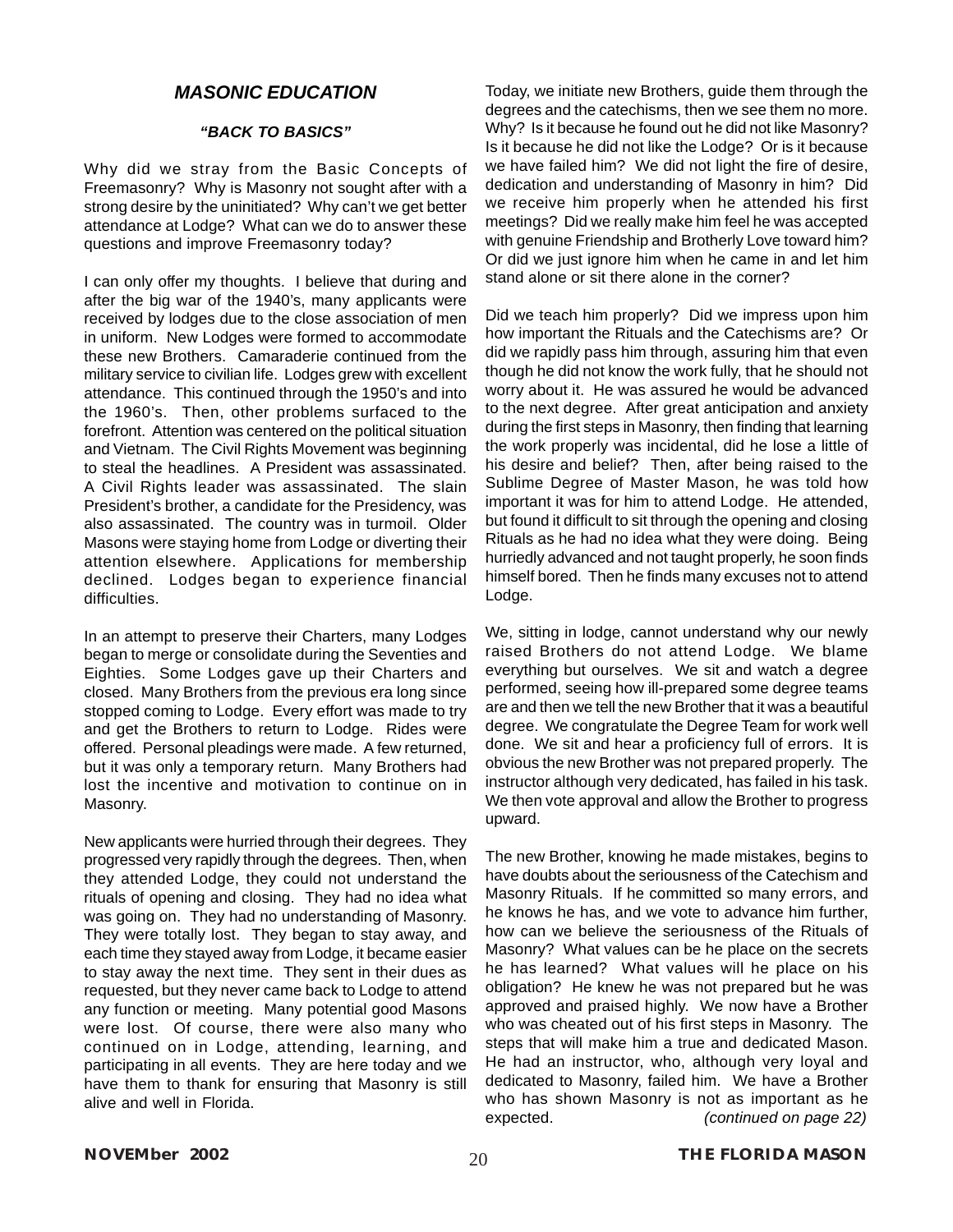#### *WHAT HAPPENS WHEN YOU STOP PAYING YOUR DUES?*

Who among us really knows what tomorrow will bring? This is a very important question every Masonic Member must consider before they drop out and stop paying their dues. My Brothers, have you carefully thought out what you are doing to your wife and yourself when you stop paying your dues? Where in the world can you get the privilege, after all other requirements are met, for life care for \$50.00 a year. That kind of guarantee is impossible to beat. I hope you never have to call on this privilege, but it is a wonderful feeling to know that it is there.

Furthermore, if you never need the Home, you are making it possible to keep it going for some other worthy distressed Brother or his wife, if they are in good standing and if they need it. Have you ever visited the Masonic Home to see what a wonderful place you represent and own? Yes, in a sense, we all own it and the Grand Lodge manages it. Who is Grand Lodge? Well, we are, you are, so why not take a look at what you own and find out how you can help, support and maintain it for your possible home in the autumn of your life, while you grow old gracefully and with dignity, while receiving tender, loving care.

Keep in mind if you will, when you stop paying your dues, you have just cancelled your wife's privilege of having the Home for herself, if she needs it. You might be surprised how many wives have needed it after meeting all other requirements. I did not plan to come to the Home. It just happened. But I was a Perpetual Member and I was in good standing with paid up dues. My wife had a stroke and after six and a half years of trying to take care of her, I brought her as well as myself to the Masonic Home.

Remember this, it matters not how poor or wealthy, or what your misfortune may be. The only thing that will start you on obtaining the privilege of the Home is by being in Good Standing.

If you have any health or economic reasons that makes it impossible for you to pay your dues, check with your Lodge. Many have an "Angel" or "Help a Brother" program where another Lodge Brother will pay your dues for you.

*- W:. J. Bruce Moore, PM High Twelve Lodge No. 317 F.& A.M. Now residing at the Masonic Home, St. Petersburg Masonres@aol.com* **FM**

#### *THE OLD MASTERS WAGES*

by Neil Neddermeyer-1979

I meet a dear old man today Who wore a Masonic pin. It was old and faded like the man Its edges were worn quite thin.

I approached the park bench where he sat To give the old brother his do I said, "I see you've traveled east" He said, "I have, have you?"

> I said, I have and in my day Before the all seeing sun I played in the rubble with Jubala Jubilo, and Jubalum.

He shouted, don't laugh at the work my son It's good and sweet and true And if you've traveled as you said, You should give these things a due.

> The word, the sign, the token, The sweet Masonic prayer, The vow that all have taken Who have climbed the inner stair.

The wages of a Mason are never paid in gold but the gain comes from contentment when you're weak and growing old.

You see I've carried my obligations For almost fifty years It has helped me through the hardships and the failures full of tears.

Now I'm losing my mind and my body Death is near but I don't despair I've lived my life upon the level And I'm dying upon the square.

Sometimes the greatest lessons Are those that are learned anew And the old man in the park today has changed my point of view.

To all Masonic brothers The only secret is to care May you live upon the level. May you part upon the square.

*courtesy of W:. Gil Weisman, PM BCC1953@aol.com Zone 6 Chairman, Masonic Education*

**NOVEMBER 2002** 21 **THE FLORIDA MASON**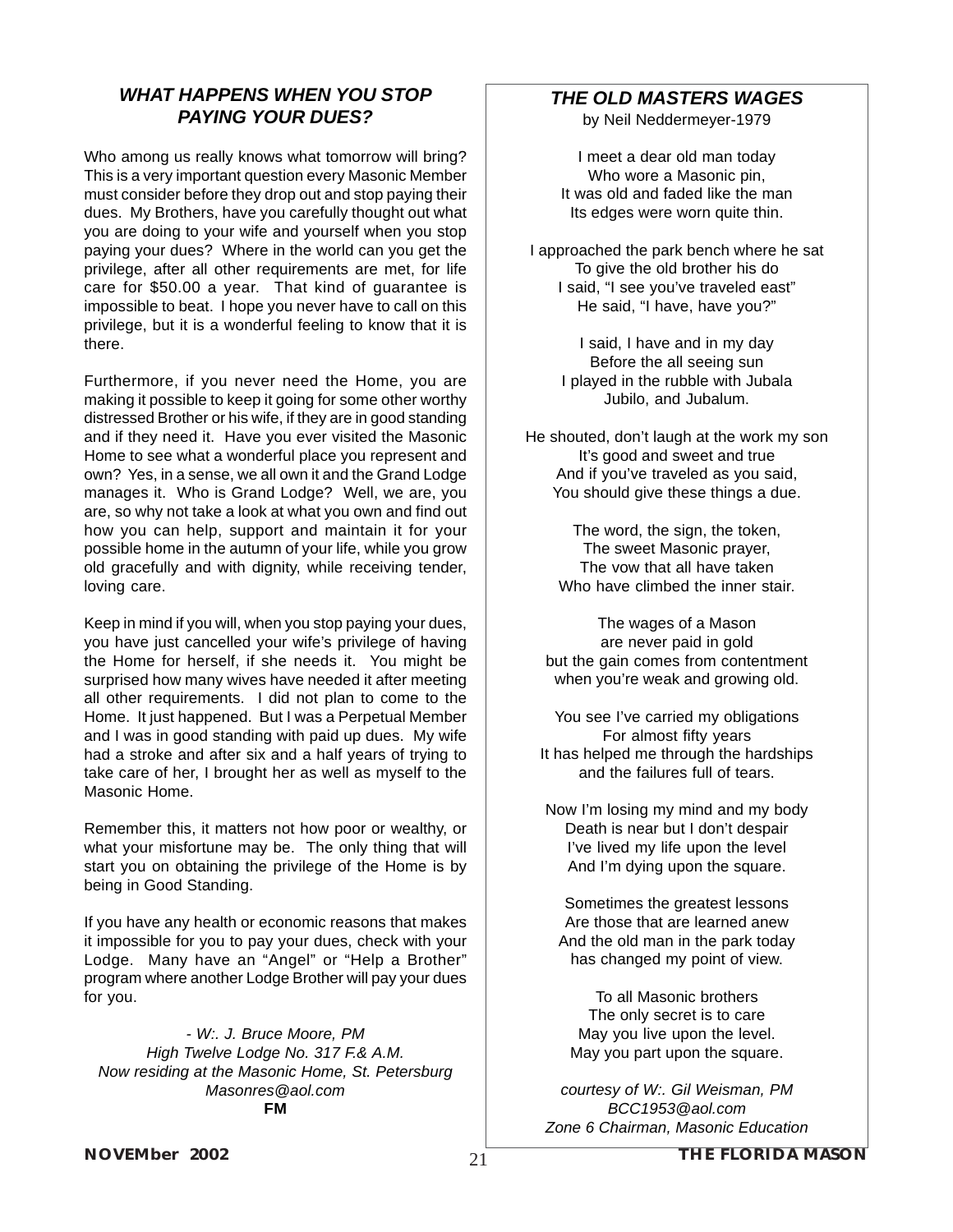#### *THE ARGUMENT FOR QUICK-TIME DEGREES*

W*:.*Gennaro Lume, PM Duneln136@aol.com Dunnellon Lodge No. 136 F.& A.M.

Recently Dunnellon Lodge received dispensation from the Grand Lodge of Florida to use the one-day degree format to raise eight candidates to the Sublime Degree of Master Mason in our own Lodge. Dispensation is required for postponing the proficiency work to a later time. Brothers, it is one of the best things that can happen to a Lodge. The Master of the Lodge did an excellent job of preparation for the occasion and instilling a sense of camaraderie amongst the Brethren. Members of the Lodge did ninety to ninety-five percent of the work. All those who participated in the degrees or attended the practice sessions received ritual reinforcement in all of the degrees.

The degrees may be concluded in one long day or from two weekends to four consecutive days. We chose the four-day program so as to give a respite to the candidates, the team(s) and members of the Lodge. The candidates were initiated on the first day. This took no longer than a regular lodge meeting. On the second day they were passed to the degree of Fellow Craft. The first section of the Master Mason Degree was completed on the third day and the second session was completed on the fourth day. This gave everyone a chance to think about the upcoming degree on the next night and the candidates to think about what happened to him.

The times are changing and Masonry should take the opportunity to make it available to take advantage of these changes. Our present Grand Master is bold enough to help us do this. There have been changes in the past and Masonry is still alive and active. Membership has been down in our Brotherhood and other organizations but I believe things will turn around at this point in our existence.

There have been arguments pro and con for the oneday classes. By placing the job into the hands of the individual Lodges should eliminate a lot of the controversy. One of the outstanding objections is that, *"Its not the way we did it."* True, but we do not have to walk to school or church anymore. Another argument is that the Lodge members do not have the privilege of conferring the degrees as a function of the Lodge. In this case it is a repetitive duty because you can have more than one or more "quick time" degrees. Instead of doing it two or three times a year you will be doing it two or three times a year for three or four times the candidates. You will be helping increase membership not only for your Lodge but also for Florida Masonry. **FM**

#### *MASONIC EDUCATION (continued from page 20)*

Isn't it time to step back and evaluate ourselves? Our Lodges? Our indifferent attitudes towards the initiation and advancement of new Brothers? Isn't it time we started attending the District School of Instruction, taking the new Brothers with us, to refresh and update our work on catechisms, degree work, wording and floor work? Isn't it time we went back to the basics and began producing good Masons again?

> *- R:.W:. Joseph F. Basler, PDDGM State Chairman, Masonic Education Hialeah, FL Jo16TOPKOP@aol.com* **FM**

#### *TRAVELING MAN*

*by Bro. Wayne Thigpen Senior Warden, R.T. Schafer Lodge No. 350 F.& A.M. Gainesville*

I was brought into a Lodge by fellow Brothers. Giving me the secrets, as they have with others. Entered, passed, and raised, my travel took, Each time, my hand, a Brother shook.

After knocks on a door, my name was read. I was bound, blinded, and could not see, Lead by a Brother, trust in him would be. Instruments applied upon my body, in the degrees, Teaching me the meaning of symbols would be. Become a traveling man and an oath to take, Of my own free will, I would have to make.

I learned the working tools of Freemasonry. Symbolically used from Biblical history. Brothers among Brothers in friendship,

 morality and Brotherly love. Asking blessings, from God up above. In light, as in dark, we can recognize a Brother, And in time of need, to help one another.

Masons before did the same as I, Even my father, Brothers by and by. It is my turn to pass on down the line the secrets and words, to new Masons, when it becomes their time. With love and devotion, as they did with me, With pride and anticipation, I'll love to see.

Love of God, country, family, and Masonry, Those gifts, mean the world to me. Bless you all, deep from the heart, Brothers, in Masonry, we all are a part.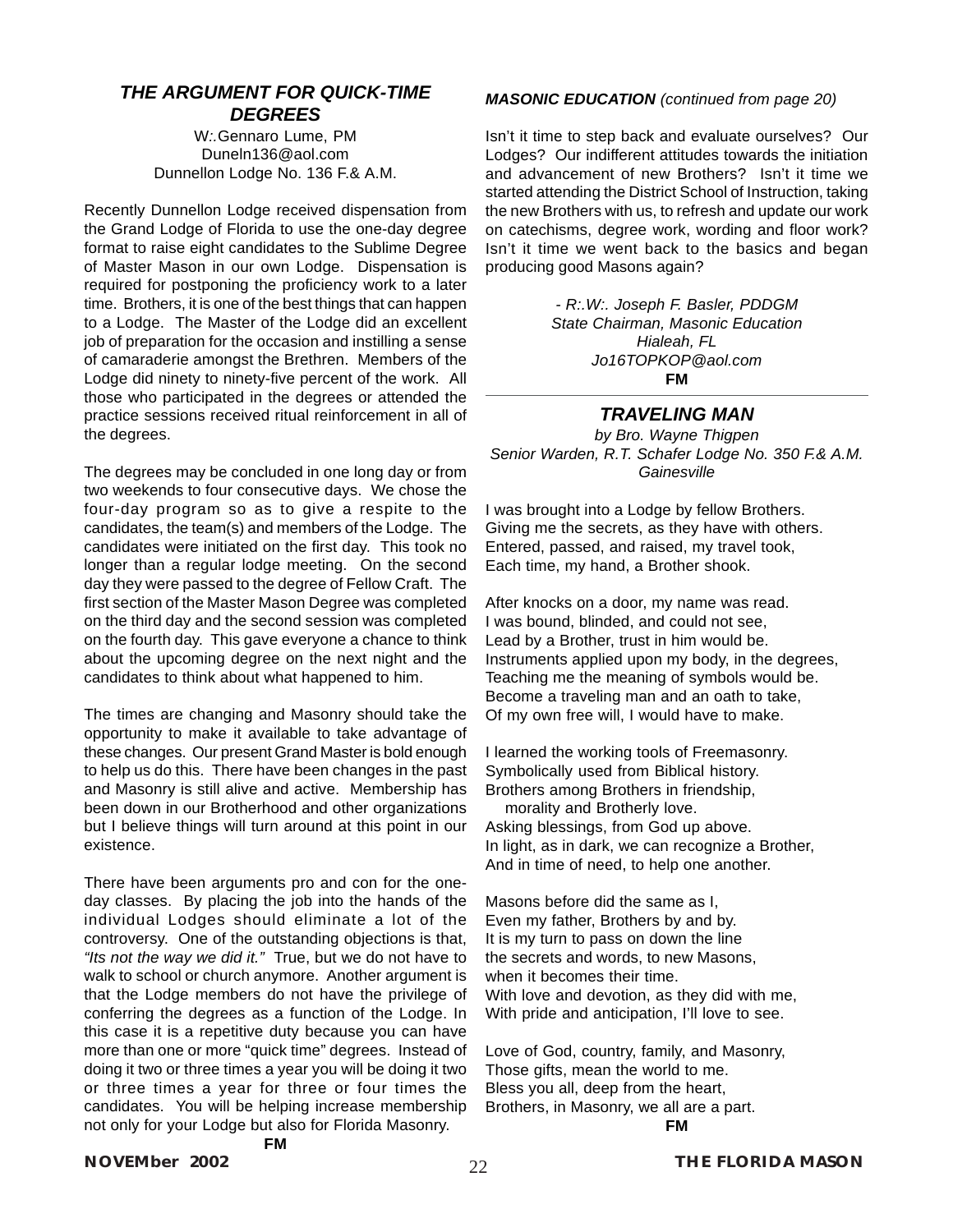#### *BIAS - BY US (is okay)! "Some people have it and some don't, the Masonic lodge is full of it!"* by Richard A. Wolfe, KYCH Merritt Island Lodge No. 353 F.& A.M. http://www.mi353.org/ Merritt Island, FL rawolfe@megabits.net

The purpose of this paper is to express a concern; my opinion on that concern, and offer a solution. Please listen to the entire paper before you judge it.

Its a fact the biggest problem in Masonry today is membership. I also believe it is within our ability to solve the problem.

During our degree work we declare, *"The three principle stages of life are youth, manhood and age."* As we grow through these stages we are educated, experience life, develop disciplines, and form opinions or biases. Biases are what you perceive normal to be. Maybe how we desire normal should be. Biases or opinions form what and who you are. New members come with a variety of experiences, at various education levels and are in all stages of life. They bring with them their life's experiences, opinions and biases. Opinions or biases make the man.

In a 1950's song, "Welcome to my World," Eddy Arnold sings, *"Welcome to my world, won't you come on in."..."Knock and the door will be opened, Seek and you will find, Ask and you will be given the key to this world of mine."*

The Masonic invitation we extend candidates is similar, welcoming them into our Masonic world; however, we don't always readily accept the journey of Masonic initiation is not a packaged tour, it's defiantly not as smooth as Eddy's song. Initiation into a Masonic lodge requires social, family, individual, and personal change. The nature of change is that it is usually at some level of conflict with the candidates established routine, habits, opinions and yes, even his biases. As the candidate grows into Masonry their experiences and biases are mixed with his Masonic training. This metamorphosis from candidate to Master Mason may take a lifetime. With luck you might get there, it's not as simple as the stages of life and not as explainable.

*Youth and Manhood:* We all know the young Masons are the busiest; just ask them. With a young family they don't always have time to come to lodge.

*From our aged or senior Masons we expect more.* "Seniors" are older and wiser. You could say they have realized life's mileage counts. They understand the saying, *"if I had known I was going to live this long I would have taken better care of myself."* Our senior citizens have experienced life; they've seen and felt change. They've witnessed the unwelcome changes of death. They have lived and learned to accept their own as well as others opinions and biases. They've earned the right to have and express an opinion. For example, *"We tried that ten years ago Worshipful Master and it didn't work then either,"* and my favorite answer, *"I can't tell you that, it's a secret."*

Thomas Paine in his manuscript "Common Sense" in 1775, writing of England's treatment of the colonies and proposing a solution said, *"We have the power to begin a new world."* His idea in writing his manuscript was not just to state his opinion but also to inform and educate the people, actually educate the masses. Common Sense became a best seller in the colonies and one of the principle documents promoting the growth of the American Revolution. It actually did educate the citizens of the colonies.

In the York Rite Mark Master degree as we talk of the working tools on Page 31; *"The chisel morally demonstrates the advantages of discipline and education. The mind, like the diamond in its original state, is rude and unpolished, but as the effect of the chisel on the external coat presents to view the latent beauties of a diamond, so education discovers the latent virtues of the mind."*

It is safe to say the wisdom of age is earned through experience. As our senior Masons advance in age and experience, the latent beauty and Masonic virtues in their minds, is untapped. Of our senior Masons it could be said we are drinking from the saucer because the cup of Masonic wisdom is running over. We must learn to take advantage, to use, to apply this experience and wisdom.

Our senior Brothers have the one thing that could ensure the life of our lodges and even make them prosper. They have years of education, experience, years of fellowship, but most important, the ability and wisdom to make and keep good quality friends. This is what we should plan and base our Masonic future on.

If we are to profligate Masonic membership we MUST make available to every Mason a decade 2000 Masonic Common Sense document, a training plan, a plan that uses our most valuable asset, our members experience, a plan that actually educates our Masonic masses. All Masons should learn how to talk about the oldest and best fraternal society in our free country, and the world, FREEMASONRY. We should educate the citizens of our

*(continued on page 19 - see BIAS - BY-US)*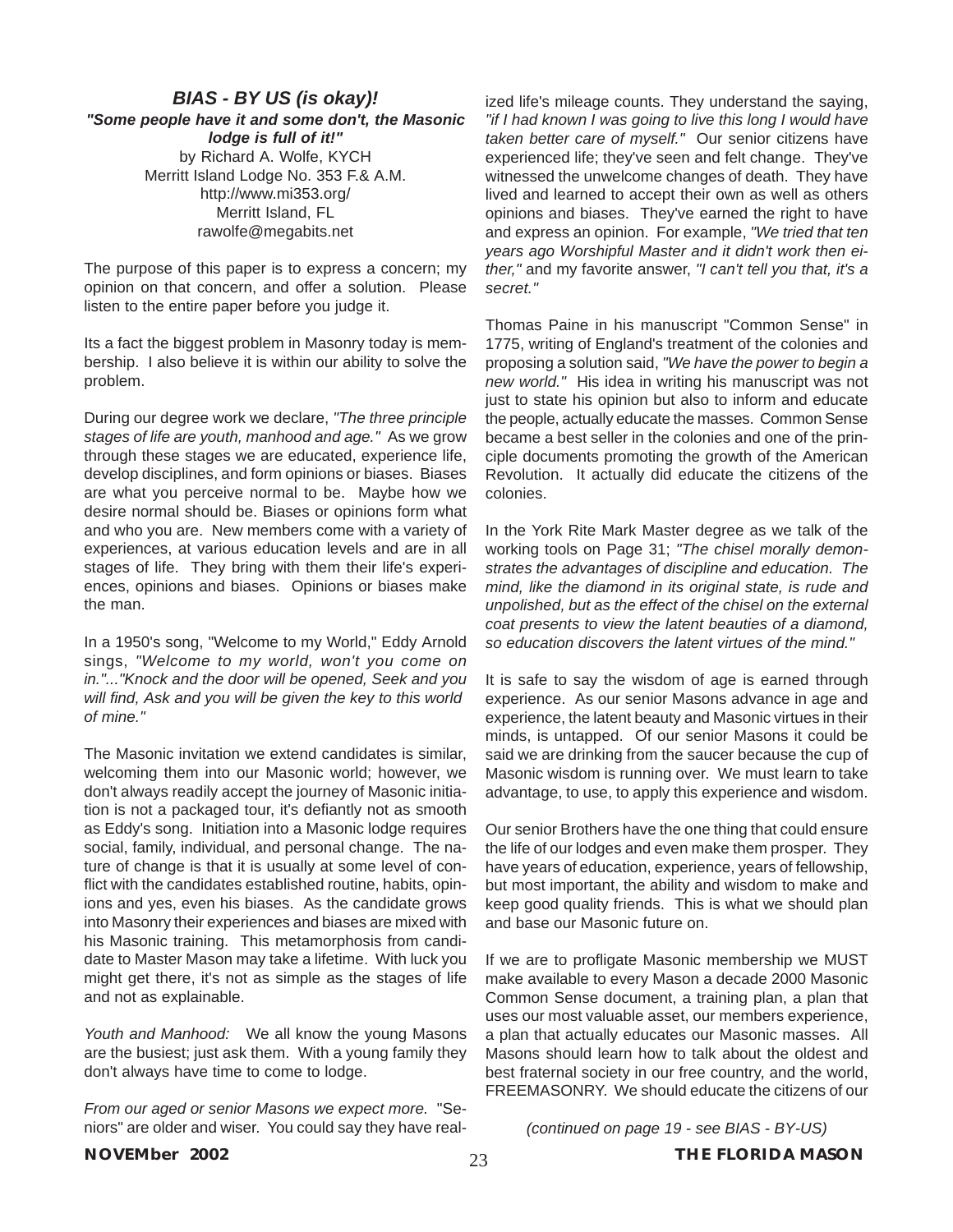#### *THE MOTHER LODGE*

*- by Bro. Rudyard Kipling Hope and Perseverance Lodge No. 782. E.C. Lahore, India*

There was Rundle, Station Master, An' Beazeley of the Rail, An' 'Ackman, Commissariat, An' Donkin' o' the Jail; An' Blake, Conductor-Sargent, Our Master twice was 'e, With 'im that kept the Europe-shop, Old Framjee Eduljee.

Outside — "Sergeant! Sir! Salute! Salaam!" Inside — "Brother", an' it doesn't do no 'arm. We met upon the Level an' we parted on the Square, An' I was Junior Deacon in my Mother-Lodge out there!

We'd Bola Nath, Accountant, An' Saul the Aden Jew, An' Din Mohammed, draughtsman Of the Survey Office too; There was Babu Chuckerbutty, An' Amir Singh the Sikh, An' Castro from the fittin'-sheds, The Roman Catholick!

We 'adn't good regalia, An' our Lodge was old an' bare, But we knew the Ancient Landmarks, An' we kep' 'em to a hair; An' lookin' on it backwards It often strikes me thus, There ain't such things as infidels, Excep', per'aps, it's us.

For monthly, after Labour, We'd all sit down and smoke (We dursn't give no banquits, Lest a Brother's caste were broke), An' man on man got talkin' Religion an' the rest, An' every man comparin' Of the God 'e knew the best.

So man on man got talkin', An' not a Brother stirred Till mornin' waked the parrots An' that dam' brain-fever-bird; We'd say 'twas 'ighly curious, An' we'd all ride 'ome to bed, With Mo'ammed, God, an' Shiva Changin' pickets in our 'ead.

Full oft on Guv'ment service This rovin' foot 'ath pressed, An' bore fraternal greetin's To the Lodges east an' west, Accordin' as commanded From Kohat to Singapore, But I wish that I might see them In my Mother-Lodge once more!

I wish that I might see them, My Brethren black an' brown, With the trichies smellin' pleasant An' the hog-darn passin' down; [Cigar-lighter.] An' the old khansamah snorin' [Butler.] On the bottle-khana floor, [Pantry.] Like a Master in good standing With my Mother-Lodge once more!

Outside — "Sergeant! Sir! Salute! Salaam!" Inside — "Brother", an' it doesn't do no 'arm. We met upon the Level an' we parted on the Square, An' I was Junior Deacon in my Mother-Lodge out there!



*Bro. Kipling*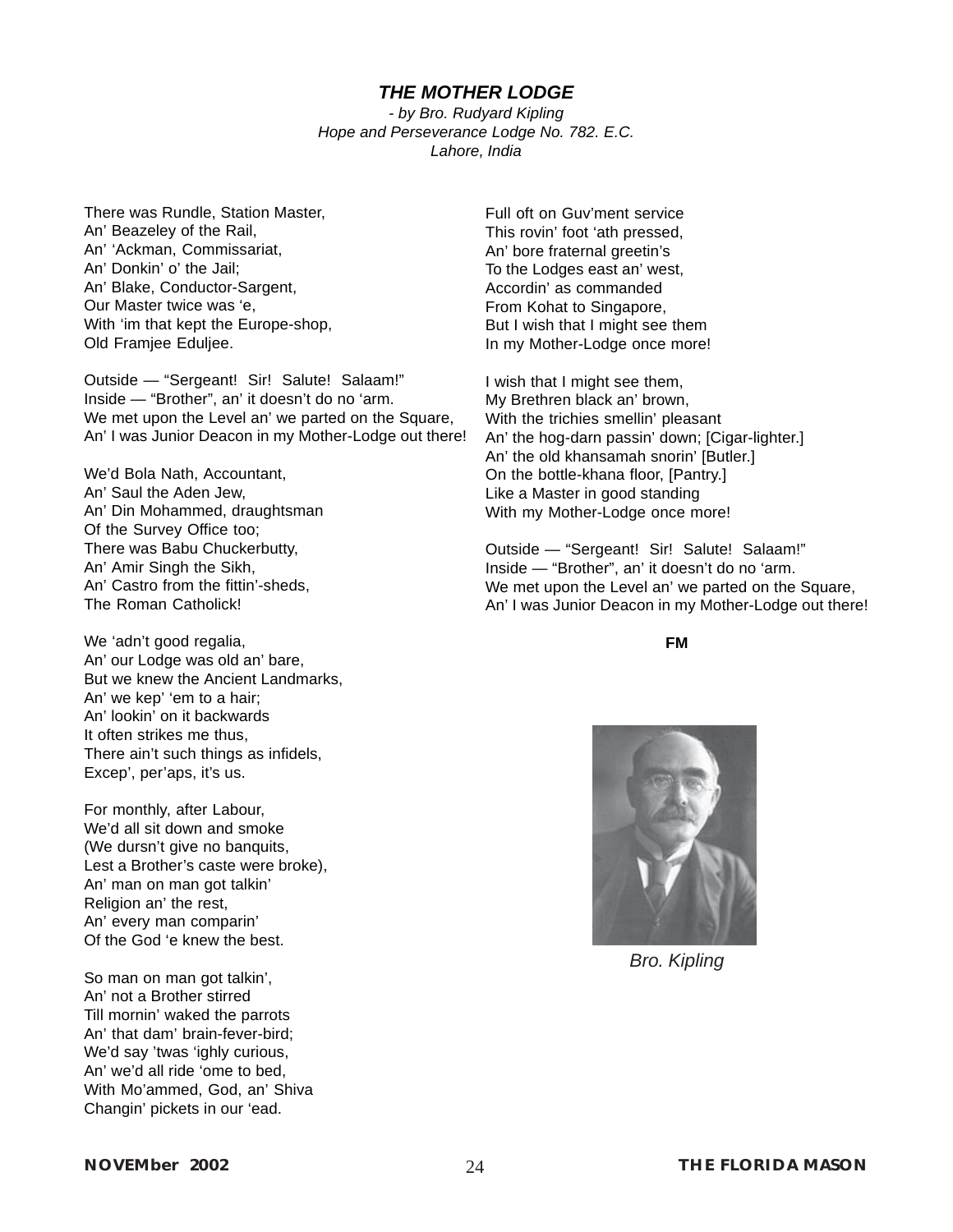#### *AND FINALLY... "The Way We Were" LIFE MAGAZINE - October 8, 1956*



*Courtesy of Bro. Steve Branham - Sutherland Lodge No. 174 F.& A.M., Palm Harbor*